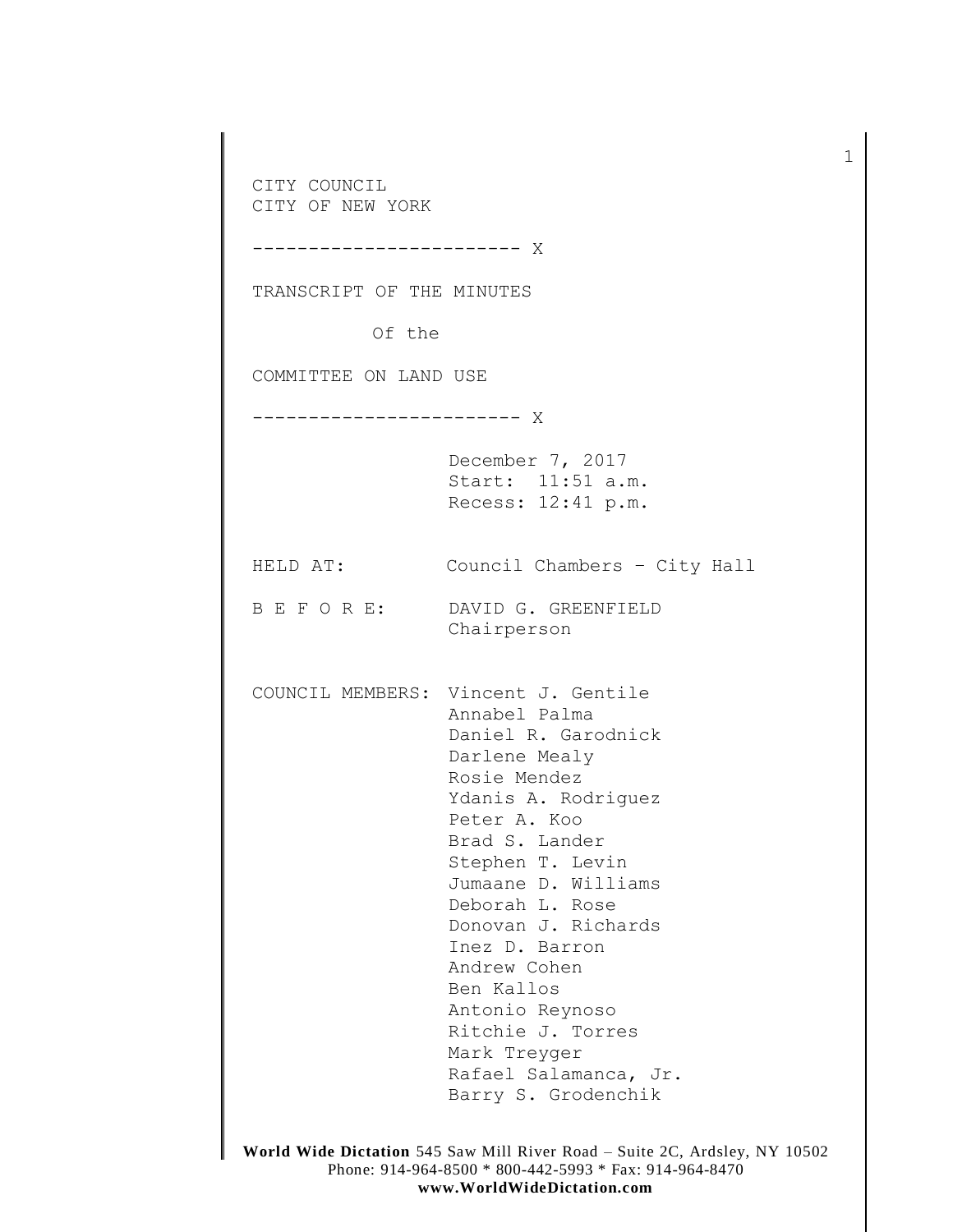## A P P E A R A N C E S (CONTINUED)

Lenny Bornera Economic Development Corporation

Kelly Williams Economic Development Corporation

Liza Kent Economic Development Corporation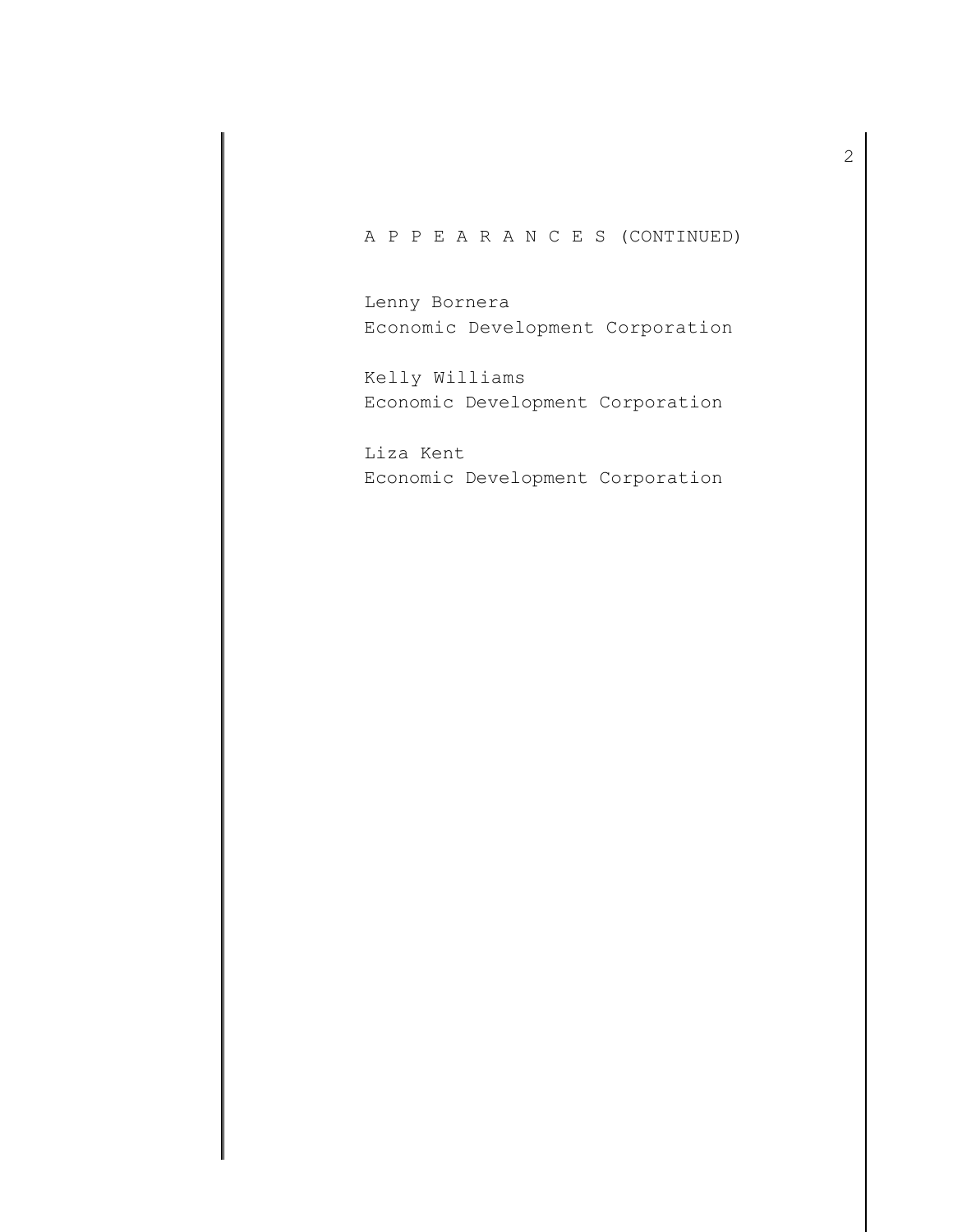| $\mathbf{2}$   | [sound check, pause]                                           |
|----------------|----------------------------------------------------------------|
| 3              | CHAIRPERSON GREENFIELD: Good morning.                          |
| 4              | My name is David Greenfield. I'm the Councilman from           |
| 5              | the 44 <sup>th</sup> District in Brooklyn. I'm privileged to   |
| 6              | serve as the Chair of the Land Use Committee. I want           |
| $\overline{7}$ | to welcome my esteemed colleagues who are members of           |
| 8              | the Committee who have joined us today: Council                |
| 9              | Member Gentile, Council Member Palma, Council Member           |
| 10             | Garodnick, Council Member Lander, Council Member               |
| 11             | Williams, Chair Richards, Council Member Cohen,                |
| 12             | Council Member Kallos, Council Member Reynoso,                 |
| 13             | Council Member Torres, Council Member Grodenchik, and          |
| 14             | we've also been joined by Council Member Perkins and           |
| 15             | Chair Salamanca as well. I want to thank Chair                 |
| 16             | Salamanca, Chair Richards and Chair Koo for                    |
| 17             | outstanding work on our Land Use Subcommittees.                |
| 18             | Today, we will hold a public hearing on Preconsidered          |
| 19             | Resolution for the Restore New York Communities                |
| 20             | Initiative pursuant to the New York State Urban                |
| 21             | Development Act, which the Empire State Development            |
| 22             | provides financial assistance to municipalities.<br><b>EDC</b> |
| 23             | is seeking funding for street grade improvements in            |
| 24             | Council Member Lancman's and in Council Member                 |
| 25             | Miller's district. The grant would provide up to \$5           |
|                |                                                                |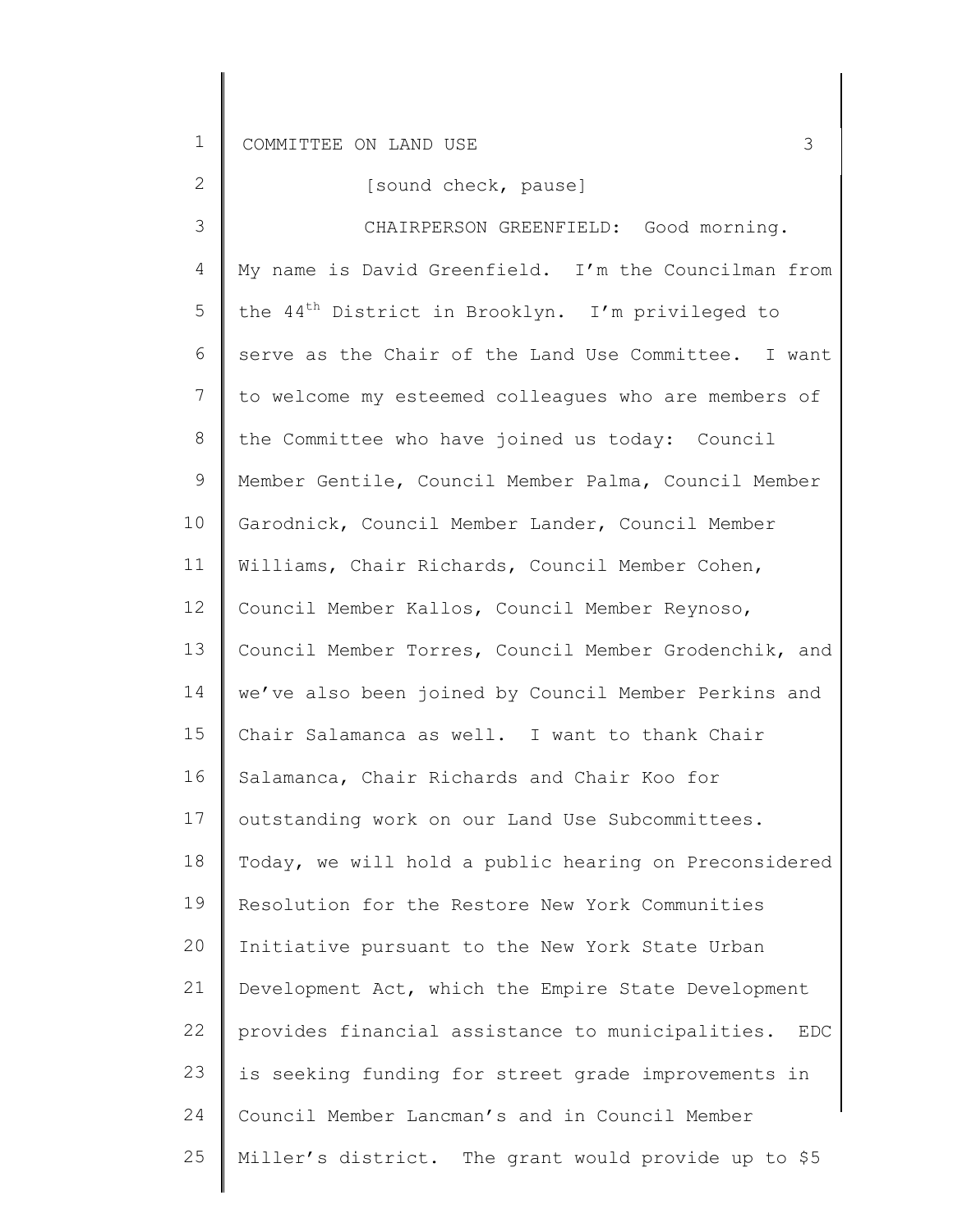| $\overline{2}$  | million for this work related to the Station Plaza    |
|-----------------|-------------------------------------------------------|
| 3               | Project in Jamaica. After this hearing we will vote   |
| 4               | on all of the items that are on our agenda. I will    |
| 5               | now own the public hearing on this item. I will ask   |
| 6               | our first panel to introduce themselves, and is it    |
| 7               | just you that will be speaking or is it the entire    |
| 8               | panel?                                                |
| 9               | So, it will be the three of us speaking.              |
| 10              | CHAIRPERSON GREENFIELD: Okay great. So,               |
| 11              | can you introduce yourself first and then we'll       |
| 12 <sup>°</sup> | start-we will start the hearing. Will you just        |
| 13              | identify yourselves first?                            |
| 14              | LENNY BORNERAS: Sure. Thank you, Chair                |
| 15              | Greenfield and fellow Council Members. My name is     |
| 16              | Lenny Borneras. (sp?) I'm being joined by my          |
| 17              | colleague Kelly Williams and Liza Kent. All of us     |
| 18              | are from the New York City Economic Development       |
| 19              | Corporation.                                          |
| 20              | CHAIRPERSON GREENFIELD: Okay, great.                  |
| 21              | Before we begin, it is our practice here in the       |
| 22              | Council to ask you to swear or affirm that everything |
| 23              | you're about to say is true. Do you swear or affirm   |
| 24              | that everything in your testimony and your answers to |
| 25              | all questions that you say is, in fact, truthful?     |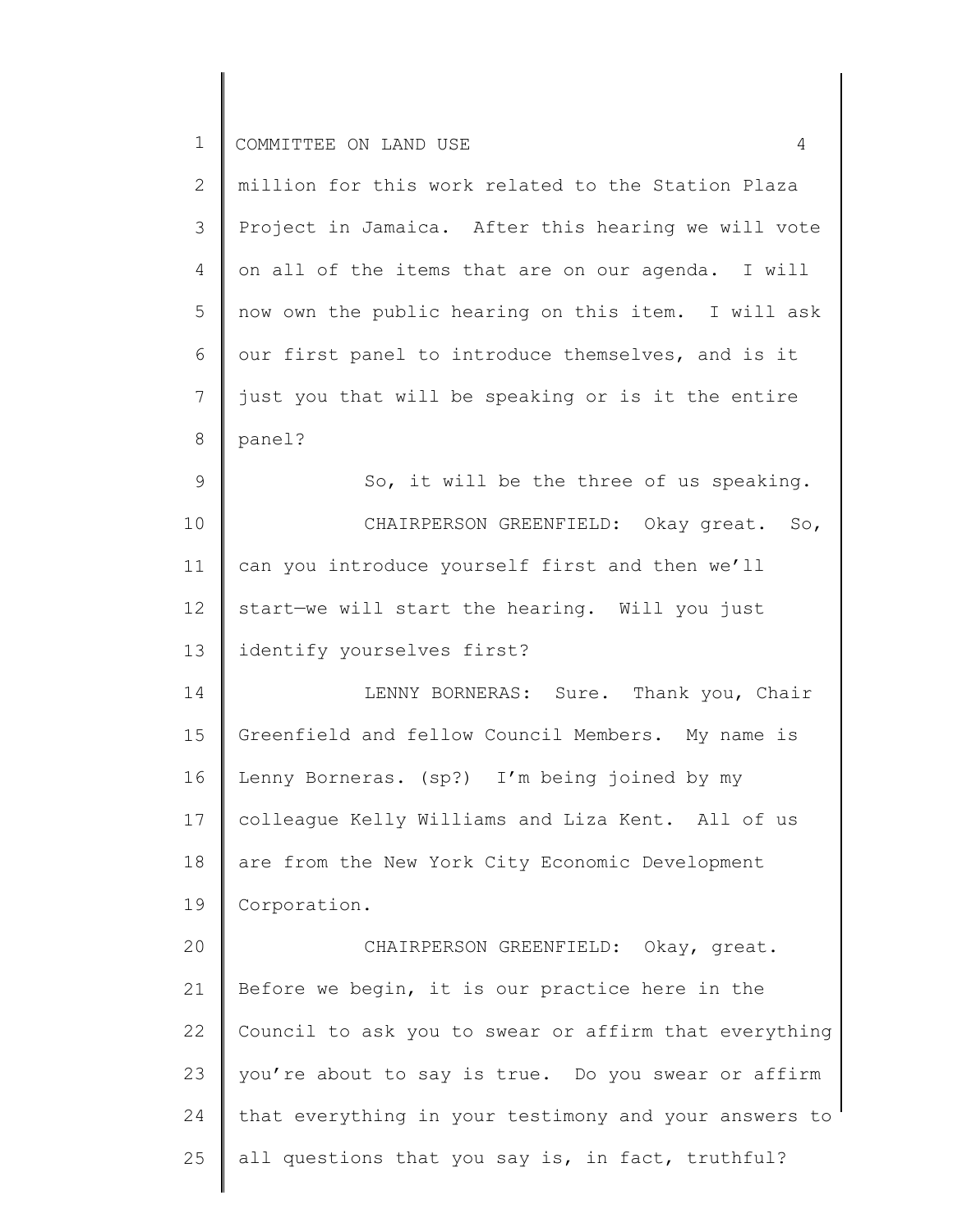2

3

LENNY BORNERAS: Yes, I do.

FEMALE SPEAKER: Yes.

4 5 CHAIRPERSON GREENFIELD: Okay, with that you may begin.

6 7 8 9 10 11 12 13 14 15 16 17 18 19 20 21 22 23 24 25 LENNY BORNERAS: Great. So, today we're before the City Council seeking approval to submit a grant application for \$5 million to fund the demolition, reconstruction and improvements as part of the Station Plaza project in Jamaica, Queens. This is in Council Member Rory Lancman's district and in Council Member I. Daneek Miller's district. So, this is a New York State Municipal Grant for the revitalization of communities and stabilization of neighborhoods across New York City. We are applying for Station Plaza for the maximum amount of funding for this grant. It's \$5 million, and Station Plaza complies with each of the criteria for which priority is given. So, projects with Empire Zones and Brownfield Opportunity areas, projects that leverage other state and federal redevelopment remediation and planning programs, and projects in economically distressed communities. So, this restored grant program was launched in September of 2017 by the Empire State Development Corporation, and the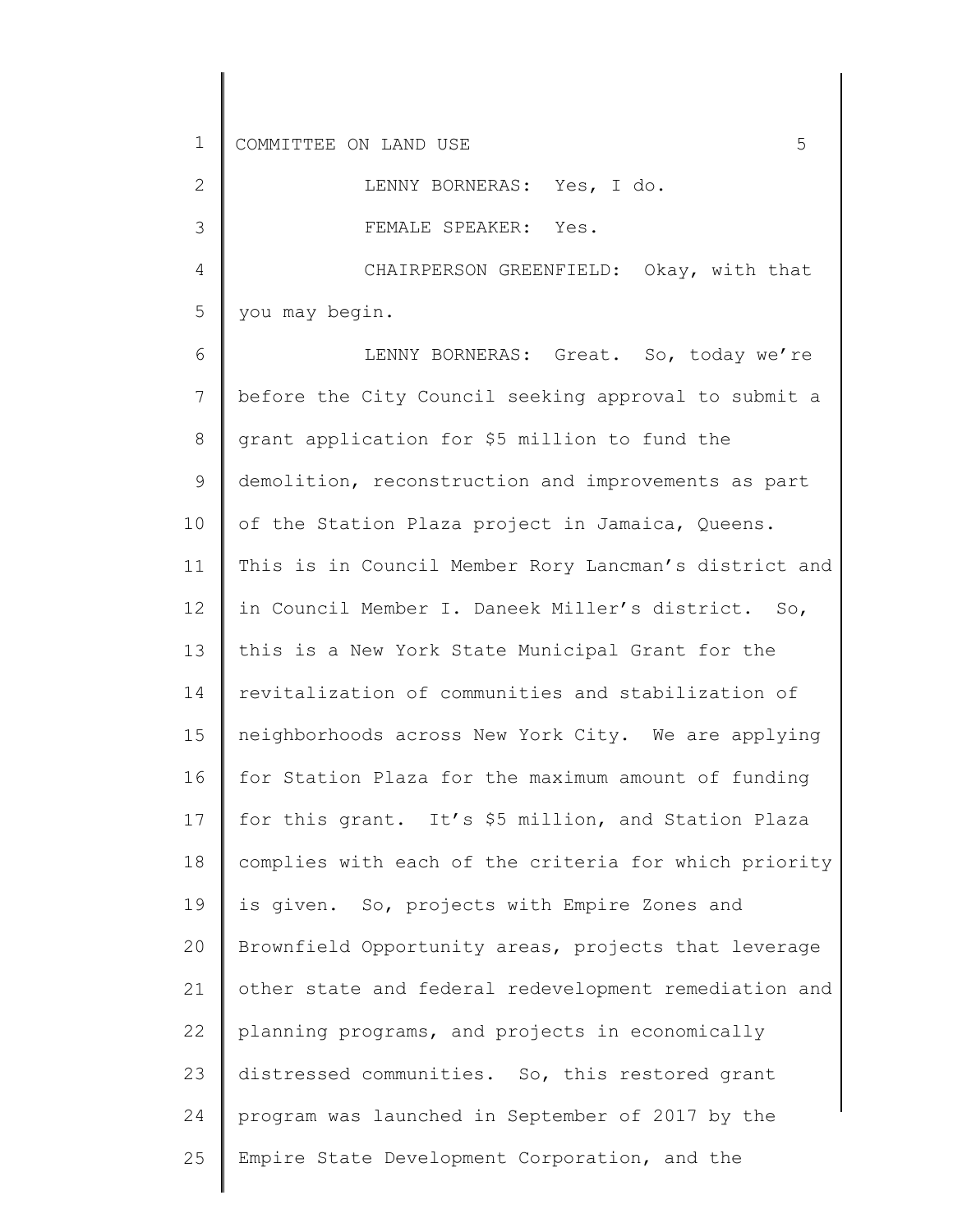2 3 4 5 6 7 8 9 10 11 12 13 14 15 16 17 18 19 20 21 22 23 24 25 eligible projects include buildings that are vacant, abandoned, condemned or surplus, and those—the funding could be used for those buildings to be demolished, deconstructed, rehabilitated, or reconstructed, and so we are before you the Council today asking for a municipal resolution, and approval to submit for this grant. The Station Plaza is—is part of several initiatives in the Jamaica area. This project is being done with the goal of improving pedestrian safety and alleviating traffic congestion in this area. This is part of the Jamaica 2007 Rezoning Plan, which was approved by the Council, and that plan was envisioned as a vibrant—as creating a vibrant new gateway to Jamaica's commercial corridor. This was part of a suite of projects, three projects in total in partnership with Greater Jamaica Development Corporation. And so we have—that's an underpass, which was completed in 2013, and the Atlantic Avenue Extension, which design was completed and now we are embarking on construction in the first part of the one in 2018. This is also part of the Jamaica Now Action Plan, which was released in 2015, and includes 26 action items that were identified by community members, stakeholder and partners, and we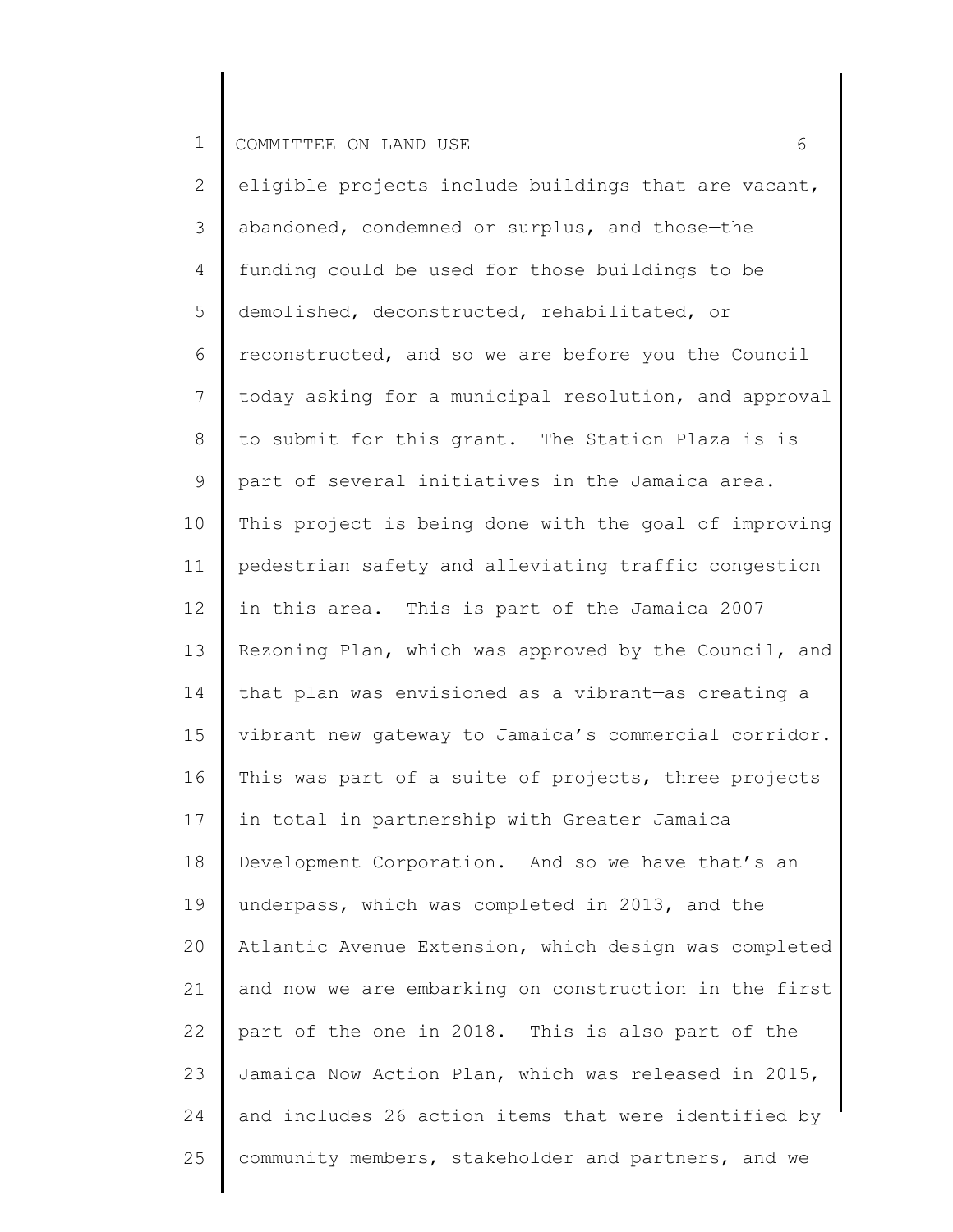2 3 4 5 6 7 8 9 10 11 12 13 14 15 16 17 18 19 20 21 22 23 continue to work with the Jamaica Now Leadership Council on all of those initiatives. So, turning to Station Plaza so this is located at the intersection of Archer Avenue and Sutton Boulevard in Jamaica, Queens, and we are looking on make—on making critical safety enhancements and a new public plaza. So, it would be the acquisition of several sites. Three sites we have already acquired and the fourth we are in negotiations to acquire two new plazas, widening the sidewalks, new medians, subway entrances, and overall circulation improvements. So this funding, the Restore New York funding would be for the demolition, improvement and rehabilitation of—and remediation of those four buildings. So, in terms of next steps, we're before the City Council Land Use Committee today for this hearing. We anticipate a vote at the City Council Stated Meeting on December  $11<sup>th</sup>$  and the application is due on the  $15<sup>th</sup>$ . We anticipate hearing back on whether or not we have been—we're recipients of this award around Spring 2018. Thank you. CHAIRPERSON GREENFIELD: Thank you. Let

24 25 me ask you a question. The Jamaica Now Action Plan how much is the total cost of that plan anticipated?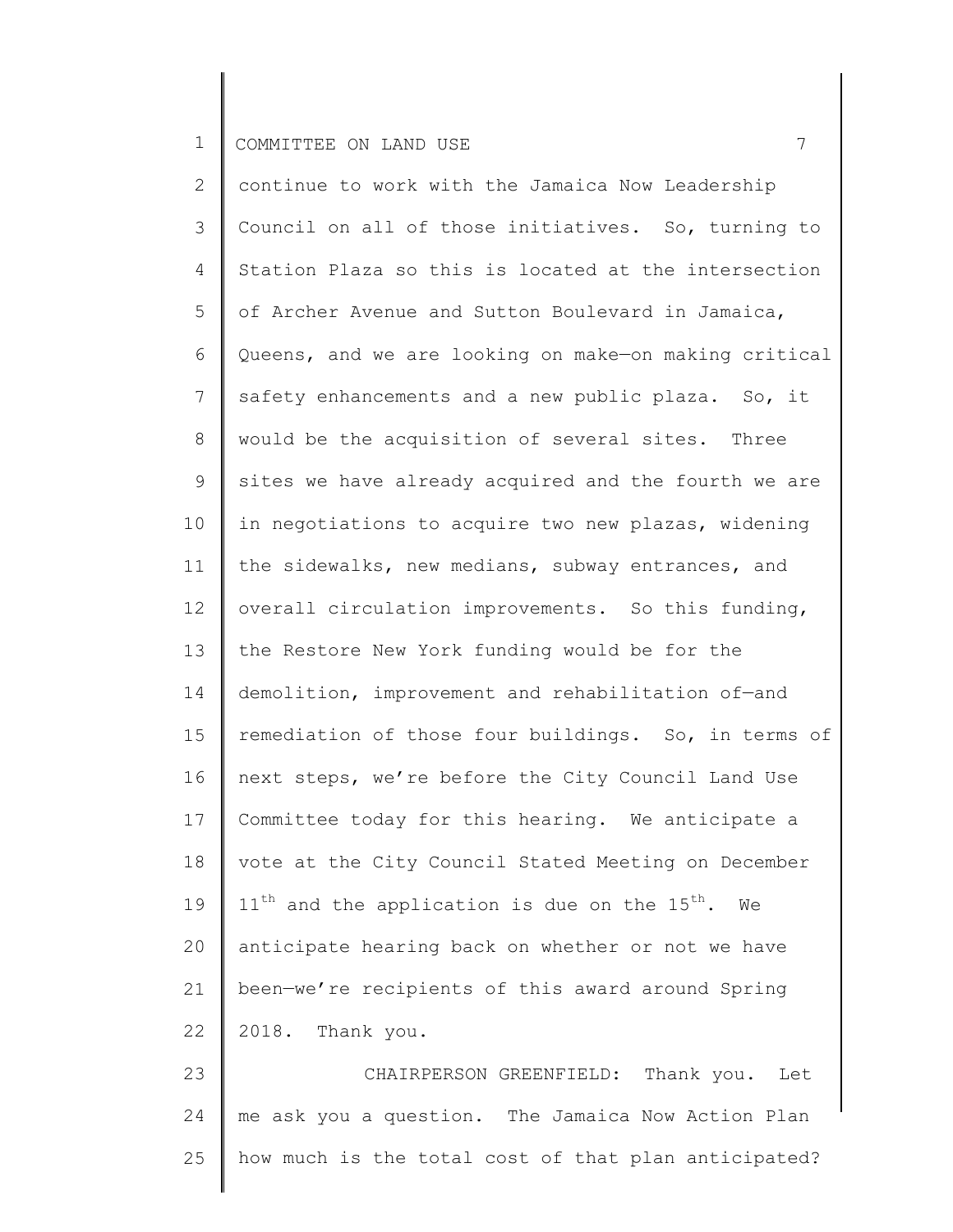1 2 3 4 5 6 7 8 9 10 11 12 13 14 15 16 17 18 19 20 21 22 23 24 COMMITTEE ON LAND USE 8 LENNY BORNERAS: The Jamaica Action Plan, the 26-8 actions were about \$153 million commitment from the city. CHAIRPERSON GREENFIELD: Okay great and where are you in that process of those-- LENNY BORNERAS: --So, it's--CHAIRPERSON GREENFIELD: --action items? LENNY BORNERAS: Sure, 16 of those actions are already in some type of pre-planning process, and we report on those regularly to Jamaica Now Leadership Council. CHAIRPERSON GREENFIELD: Okay, great. Thank you. I will note that the two Council Members who represent the district support the project as well. Are there any other questions from members of the committee? Are there any members of the public who wish to testify on this item? Seeing none, I will now close the public hearing on this item. Thank you very much. LENNY BORNERAS: Thank you. CHAIRPERSON GREENFIELD: We will now move onto our votes. We'll be voting to modify LU 817, the Self-Storage Text Amendment. The Self-Storage Text Amendment is a zoning action to establish new

25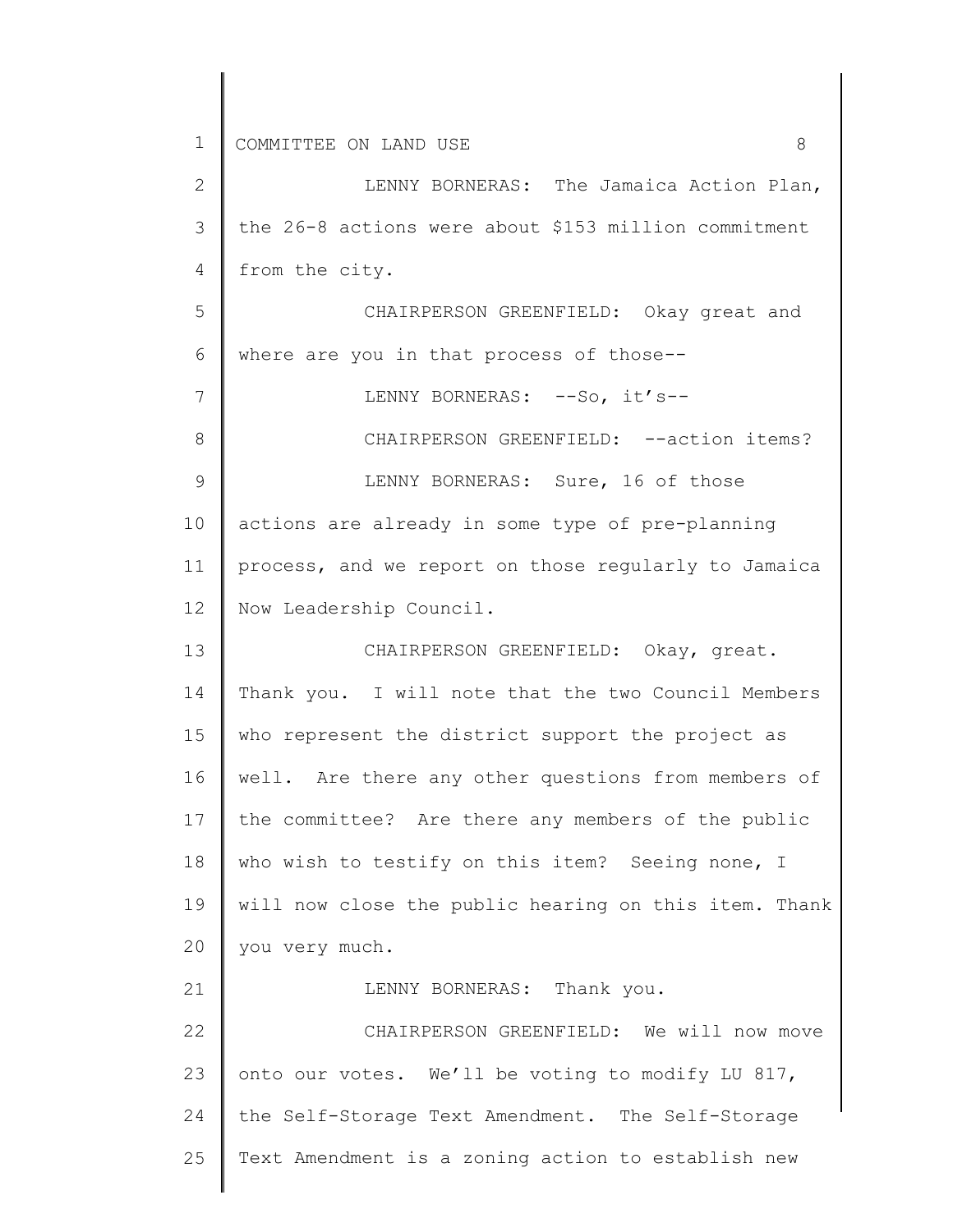2 3 4 5 6 7 8 9 10 11 12 13 14 15 16 17 18 19 20 21 22 23 24 25 restrictions self-storage that has been designed for areas and districts, which largely coincide with industrial business zones. These areas include part of the 24 City Council districts throughout all of the boroughs except Manhattan. Department of City Planning is the applicant for the citywide zoning text amendment. The Administration and the Council together announce the intent to advance restrictions on the development of self-storage facilities in the Industrial Business on November 2015 as part of the Ten Point Industrial Action Plan to modernize the city industrial policy. This came, of course, after the New York City Council released its own report: The Engines of Opportunity and one of the recommendations, in fact, is—was exactly what we are doing today. The industrial sector in New York City provides over 500,000 jobs for the majority of minority and immigrant workforce, and on average no class wages to many workers who may not be able to fund comparable opportunities in other sectors. Self-storage—self storage can currently locate in any M or CA zone throughout the city. Over 70% of selfstorage is currently located outside of IBZs and this action with the modifications still provide ample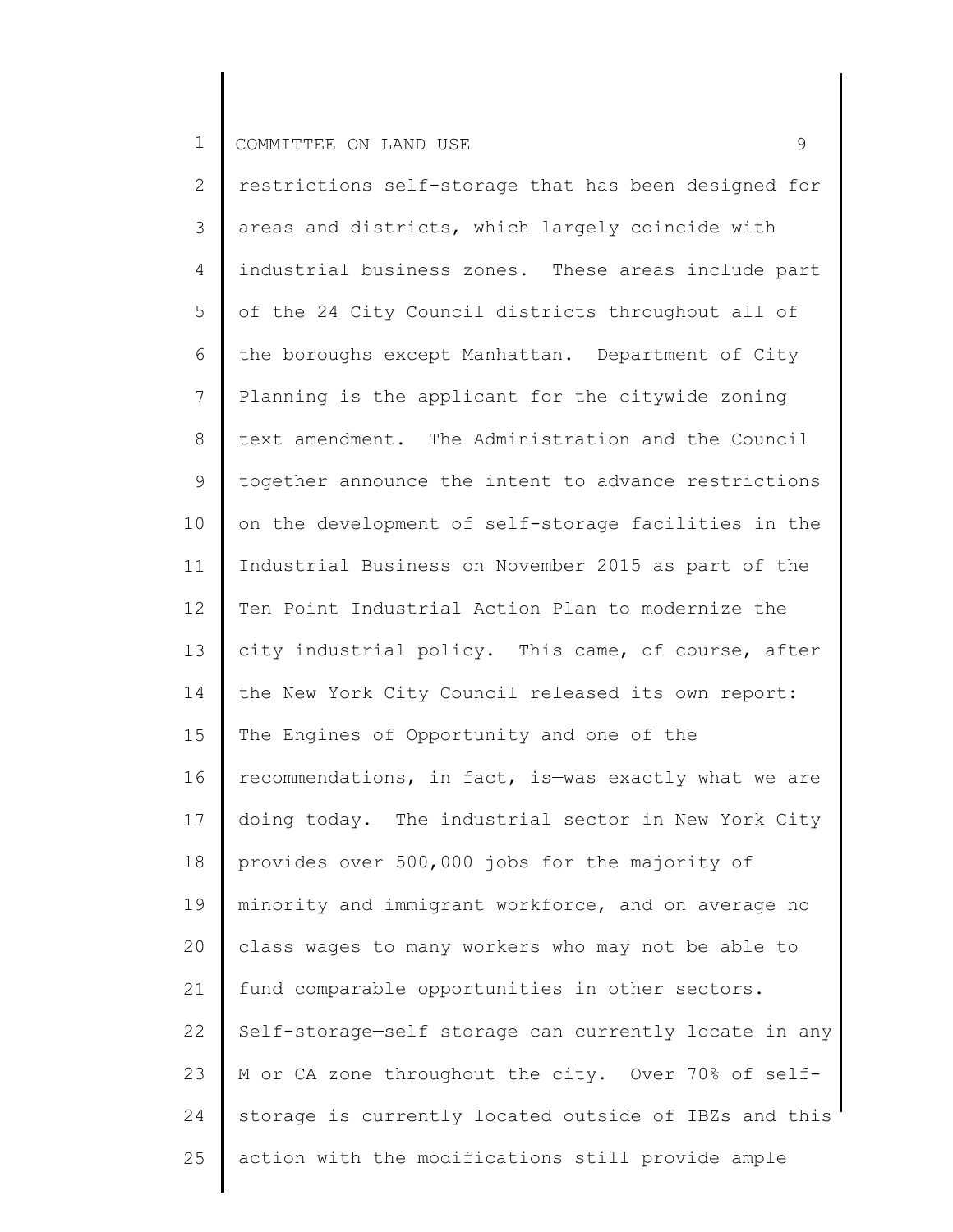## 1 COMMITTEE ON LAND USE 2001 10

2 3 4 5 6 7 8 9 10 11 12 13 14 15 16 17 18 19 20 21 22 23 24 25 siting opportunities for self-storage facilities across New York City. But as self-storage facilities plan to be built, this actually will ensure that the growth does not undermine the economic development objectives of the city to support the industrial business sector, and preserve siting opportunities in industrial business zones for job intensive industrial businesses. After hearing from many stakeholders, the Council has decided upon a high bid (sic) proposal to establish as a special permit on most IBZs, but allows an as-of-right self-storage option in certain areas in order to allow additional opportunities for as-of-right development of selfstorage in specific areas where appropriate across the city. The as-of-right option will apply to the Bathgate IBZ in the Bronx, the Steinway IBZ in Map 1 of the Jamaica IBZ in Queens and the West Shore, and there also IBZs in Staten Island. In determining these areas, the Council considered numerous factors. Brooklyn already has the most self-storage facilities of any borough, and it experienced a particular acute shortage of industrial siting opportunities, therefore, the Special Permit was considered appropriate throughout the borough. In the Bronx and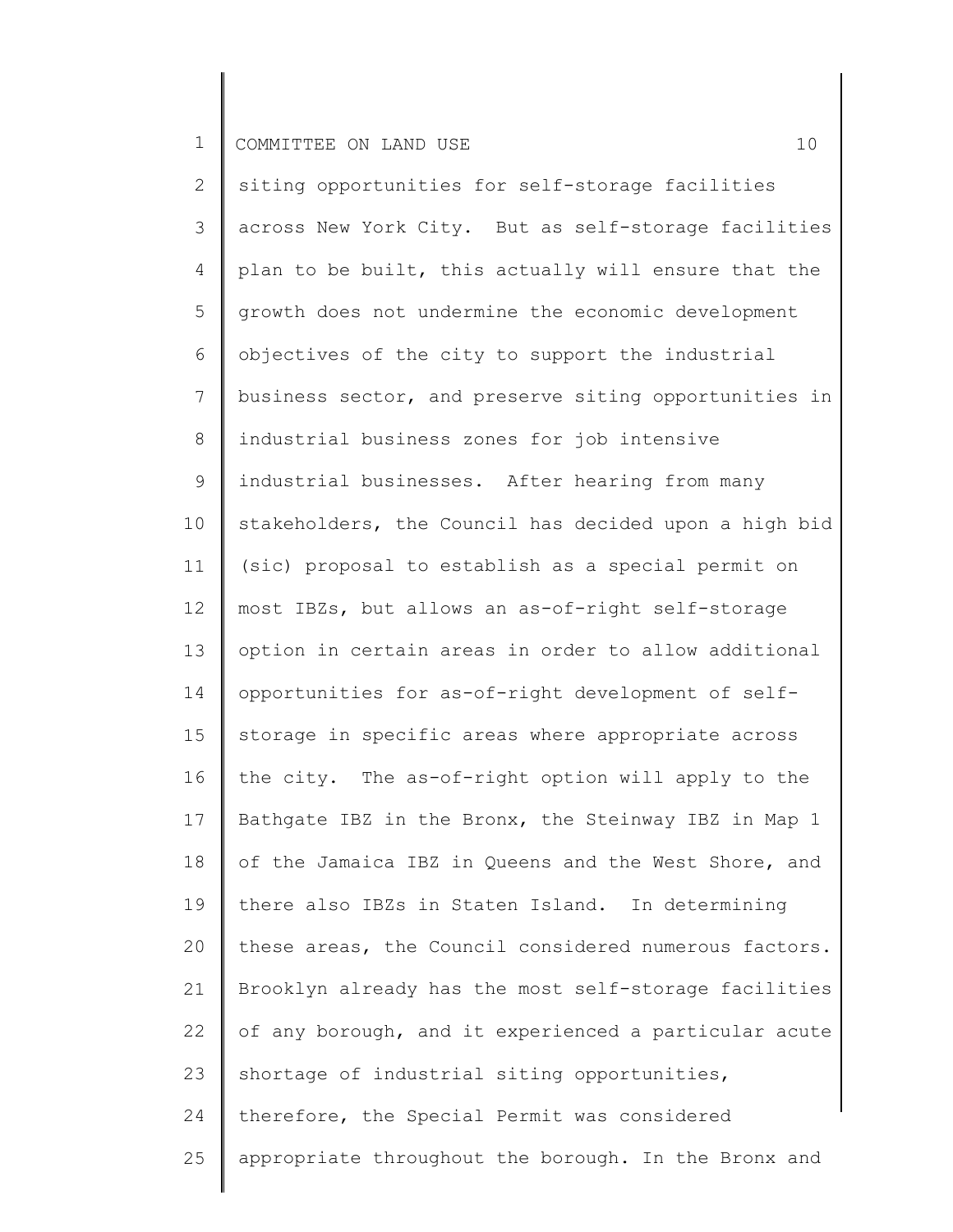2 3 4 5 6 7 8 9 10 11 12 13 14 15 16 17 18 19 20 21 22 23 24 25 Queens, Bathgate, Steinway and Map 1 of Jamaica IBZs all only have one existing self-storage facility each compared to IBZs such as East Chester, Zerega and the other sections of the Jamaica IBZ that already heavily saturated. These areas were, therefore, deemed appropriate for an as-of-right development option because there is only one self-storage. In Staten Island, the West Shore and waterfront (sic) areas have large swaths of vacant land and the competition for industrial siting opportunities is far less acute than in other IBZs in the city. The Council has essentially revised the mixed-use requirement for these areas in order to more easily facility as-of-right self-storage evolvement by increasing the lot size threshold to 50,000 square feet for 25,000 square feet in those areas. The Special permit will apply in Port Morris, Hunts Point, Zerega, East Chester IBZs in the Bronx, all IBZs in Brooklyn, Long Island City, Ridgewood, Maspeth, Woodside, JFF, Jamaica Maps 2 & 4 in Queens and North Shore IBZ in Staten Island. The special requirement—the Special Permit requirement, folks, is not a ban on self-storage in these areas. It is simply a special permit requirements. We are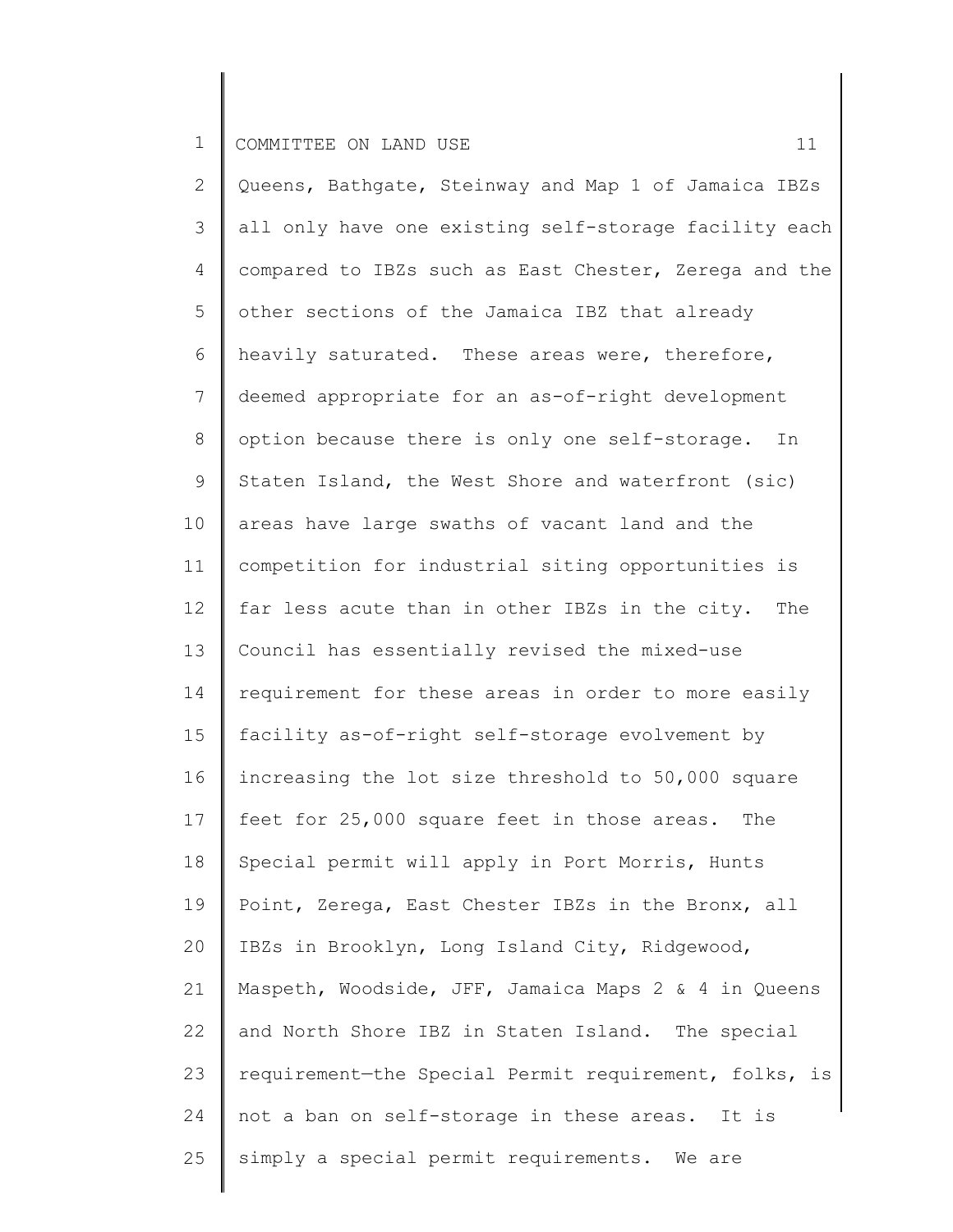2 3 4 5 6 7 8 9 10 11 12 13 14 15 16 17 18 19 20 21 22 23 24 25 confident that developers will be able to make successful applications for sites in our self-storage development. I would just like to add that this is something that the Council has been working for many years. It was initially in our Engines of Opportunities Report, and the reality that up until now, IBZs have just been a name without any, quite frankly teeth in terms of enforcement giving these IBZs the ability to separate from other areas. To be clear, the IBZs are only a portion of manufacturing areas in New York City. For a decade we've said that the IBZs are special locations. We want to encourage industrial businesses, and in order to do that, we need to provide protections for those areas. The reality is that self-storage can pay twice as much as industrial areas in terms of what they would pay for development and the reason for that is that it is far more profitable than industrial businesses would be, and that is one of the reasons why we are trying to protect these areas because they are specifically industrial business zones. So, with that, I want to thank all of my colleagues who have weighed in on this, and I would certainly like to encourage my colleagues to support this and I would recommend a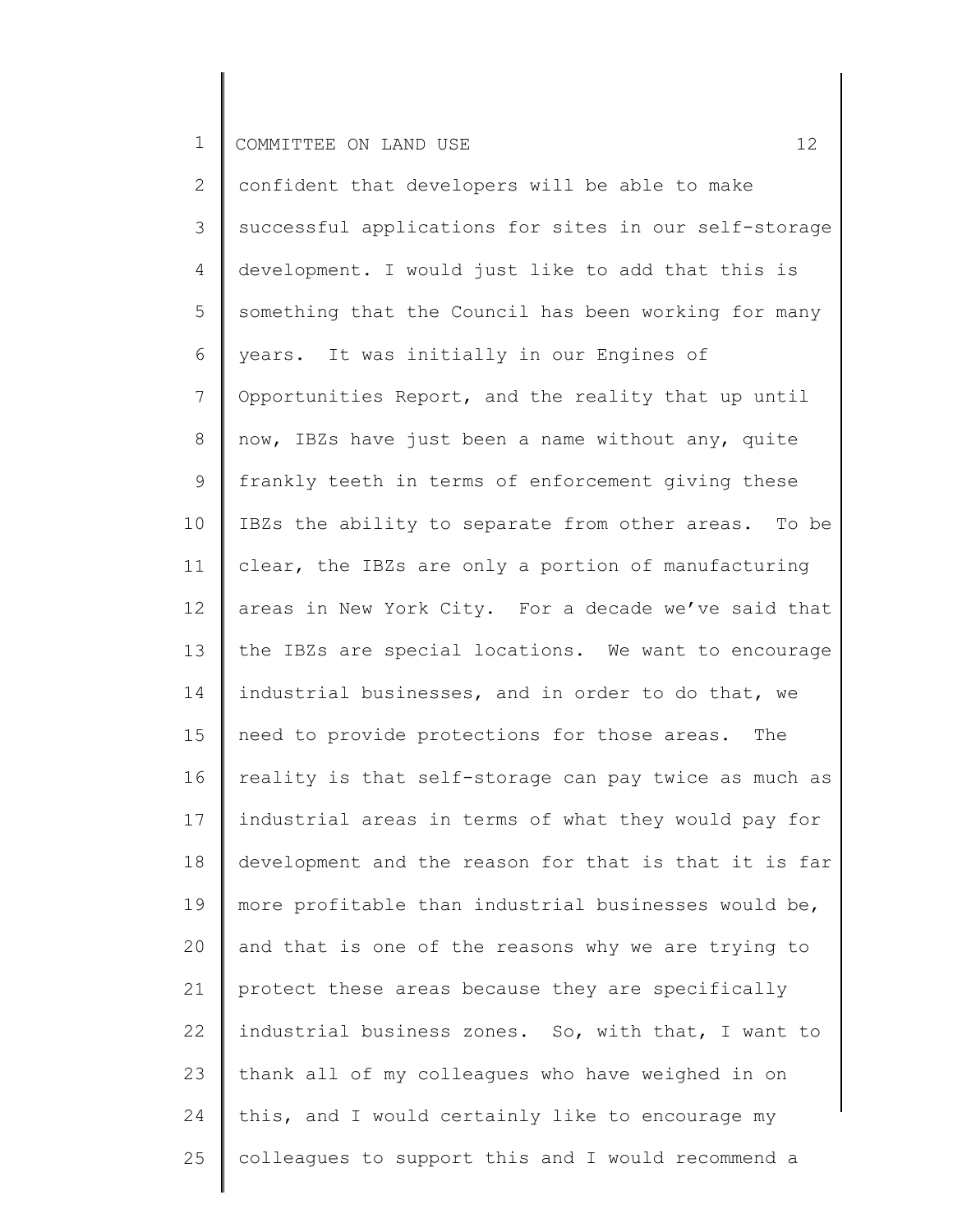2 3 4 5 6 7 8 9 10 11 12 13 14 15 16 17 18 19 20 21 22 23 24 25 yes vote on the application as was modified. Twenty of the 25 members who have IBZs were in support of the original application. The five members who had concerns, we mead appropriate modifications to accommodate the concerns of those members. We will also be voting to approve LUs 805 through 807, the National Black Theatre Application with two modifications. The applicant, MTB Victory Development LLC, seeks approval of the zoning map amendments and text amendments, and special permit to waive off-street residential parking permits. The resulting development in Council Member Perkins' district would include a new space to be owned and operated by the National Black Theatre. We'll be modifying the text amendment to eliminate MIH Option 2 and add the deep affordability option, and we will be modifying the special permit application to clarify that parking waiver. We will with approval and modifications 1965 Raffia Avenue rezoning, LUs 800 and 801 in Council Member Palma's district. The modification will move MIH Option 2. We'll also be voting to approve the two tax related exemption applications. HPD submitted both these preconsidered applications under Article 11 of Private Housing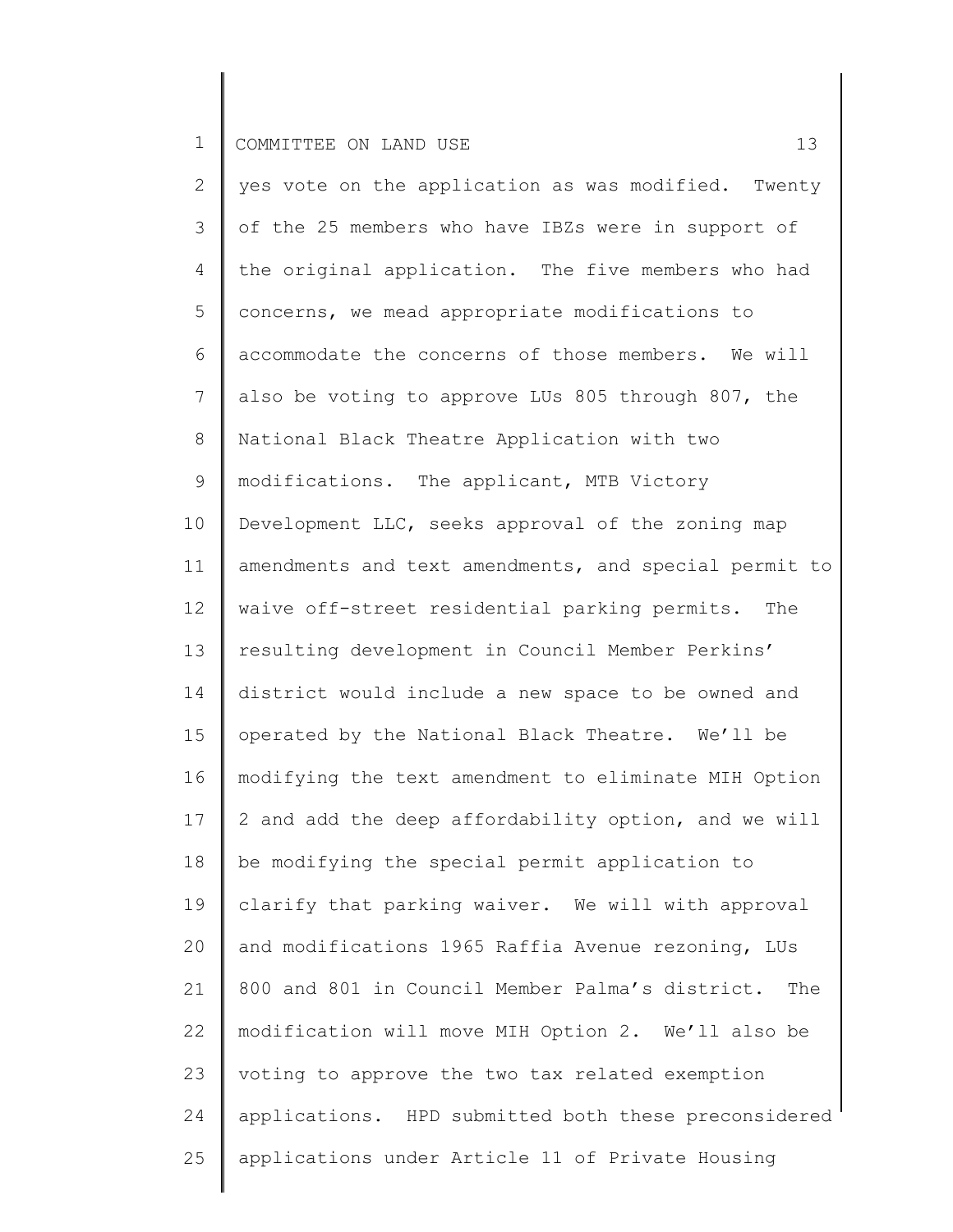2 3 4 5 6 7 8 9 10 11 12 13 14 15 16 17 18 19 20 21 22 23 24 25 Finance Law to allow for property exemptions throughout their development. We're voting on 1776 Eastchester Road Application, LUs 802 through 804 with modifications. The application is Council Member Vacca's district. It's to present a map and text amendment, text amendment and special permit that would facilitate the development of 182 units of non-profit hospital staff dwelling units. These units would house hospital staff for the nearby Montefiore Hospital. We'll be voting to modify the applications to remove from the rezoning the proposed C2/4-2A district to the south of the development site. We'll also be modifying the text amendment to remove MIH Option 1. We'll be voting go approved Preconsidered LU the siting of the new approximately 404-seat primary school in Council Member Menchaca's district. We'll also be voting to approve LU 825, These are homes we have a tax exemption application in Council Member Miller's district. This application is for a technical correction to a previously approved tax exemption. We're voting to approve with modifications the Special Harlem River Waterfront Applications, LUs 785 and 786. We previously voted to modify these applications.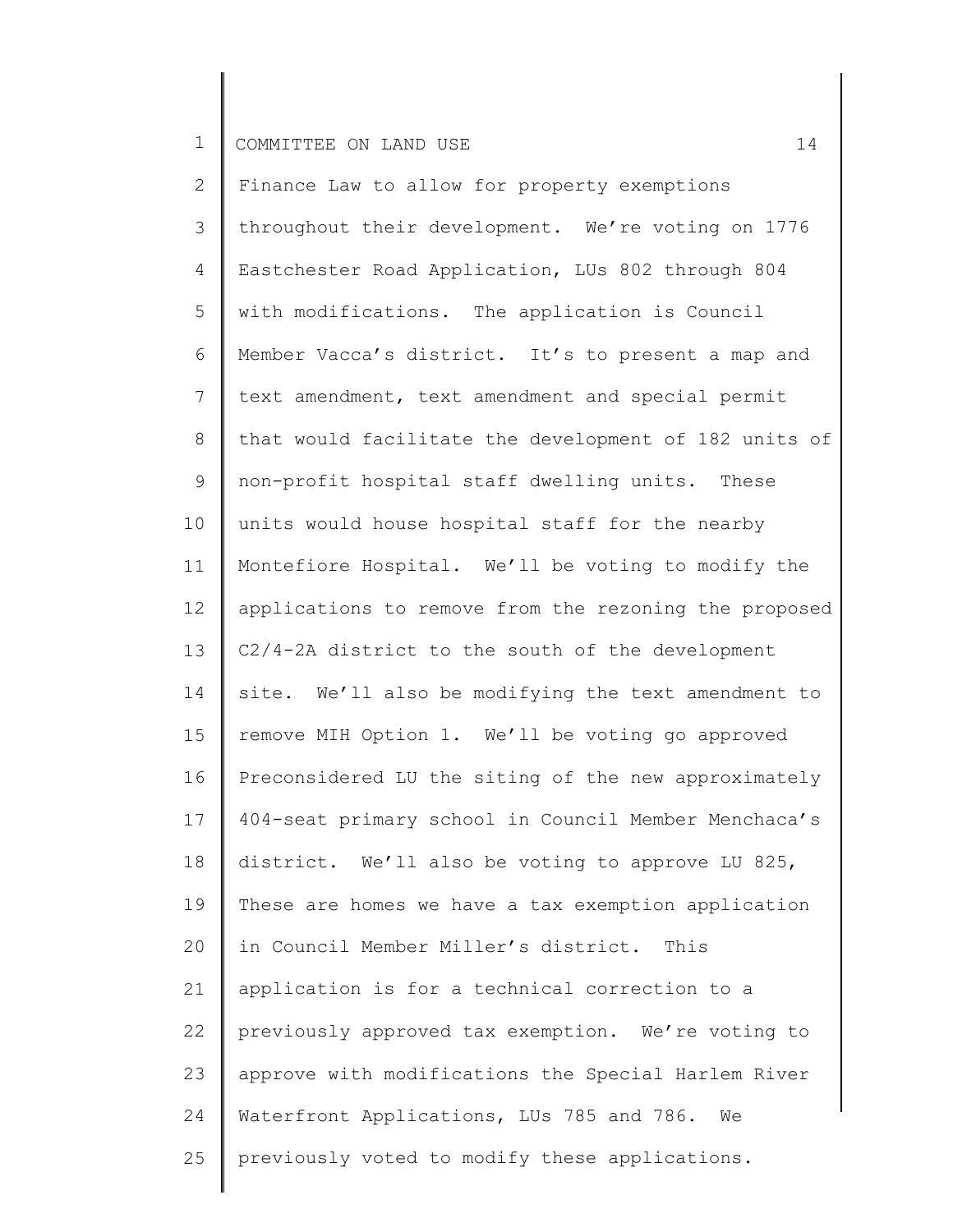2 3 4 5 6 7 8 9 10 11 12 13 14 15 16 17 18 19 20 21 22 23 24 25 However, CPD subsequently determined that the Council's inclusion of a reference to an exterior street and its modification of the location of setbacks and the measure being expressed there was out of scope. Accordingly, we'll be voting to remove the reference to the exterior street in the sentence and to make a technical correction to the list of parcels in the same sentence. The rest of the modifications were determined to be in scope. We'll also be voting to approve a couple pieces of legislation: Proposed Intro No. 1533-A, a local law to amend the City Charter in relation to application reporting requirements for urban renewal plans. Proposed 1533-A would empower elected officials and their in their positions with the tools needed to advocate rezoning and land use policies areas that are currently and were formerly designated urban renewal areas. Proposed Intro No. 1533-A would make information about urban renewal areas and urban renewals plans, RPs in the relationship with particular zoning maps more transparent. I congratulate Council Member Council Member Chin on her hard work on this issue. We'll be voting to approve Proposed Intro No. 1661-A sponsored by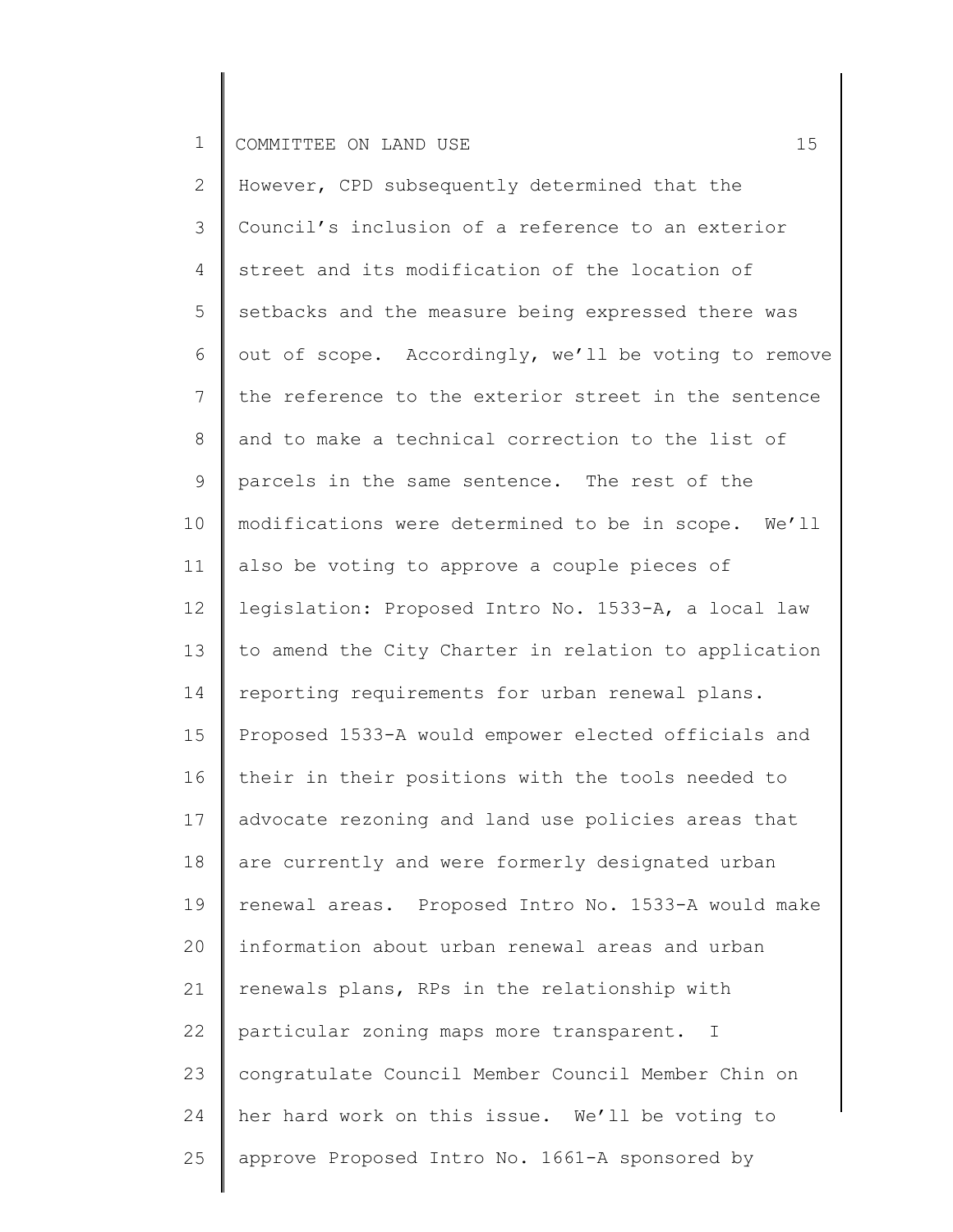| $\mathbf{2}$   | Council Member Espinal. This bill would require the   |
|----------------|-------------------------------------------------------|
| 3              | city to establish a website on NYC.gov by July 1st of |
| 4              | 2018 to promote commercial and community based        |
| 5              | agricultural uses in the city of New York.            |
| 6              | Congratulations Council Members Espinal. We'll be     |
| $\overline{7}$ | voting to approve the Preconsidered Resolution for    |
| $8\,$          | the SDCs Restore New York Program for Station Plaza   |
| $\mathsf 9$    | Project, which we held a hearing on earlier today.    |
| 10             | Are there any questions on these applications?        |
| 11             | Hearing none, I'm going to mover to the remarks and   |
| 12             | I'm going to start with Council Member Perkins.       |
| 13             | COUNCIL MEMBER PERKINS: Thank you very                |
| 14             | much, Mr. Chair. I want to just take a moment to      |
| 15             | extend my support to one of the items on the agenda   |
| 16             | known as the National Black Theatre and this is an    |
| 17             | organization that has been a transformative force in  |
| 18             | our neighborhood for many, many years under the       |
| 19             | vision of Barbara Ann Teer, and we wanted to make     |
| 20             | sure that my colleagues understood how they have      |
| 21             | shown how culture can become very powerful in terms   |
| 22             | of helping to renovate a community, rehabilitate a    |
| 23             | community. This particular moment they are also not   |
| 24             | only just bringing their cultural and artistic genius |
| 25             | to-to the play, but they also are now looking into    |
|                |                                                       |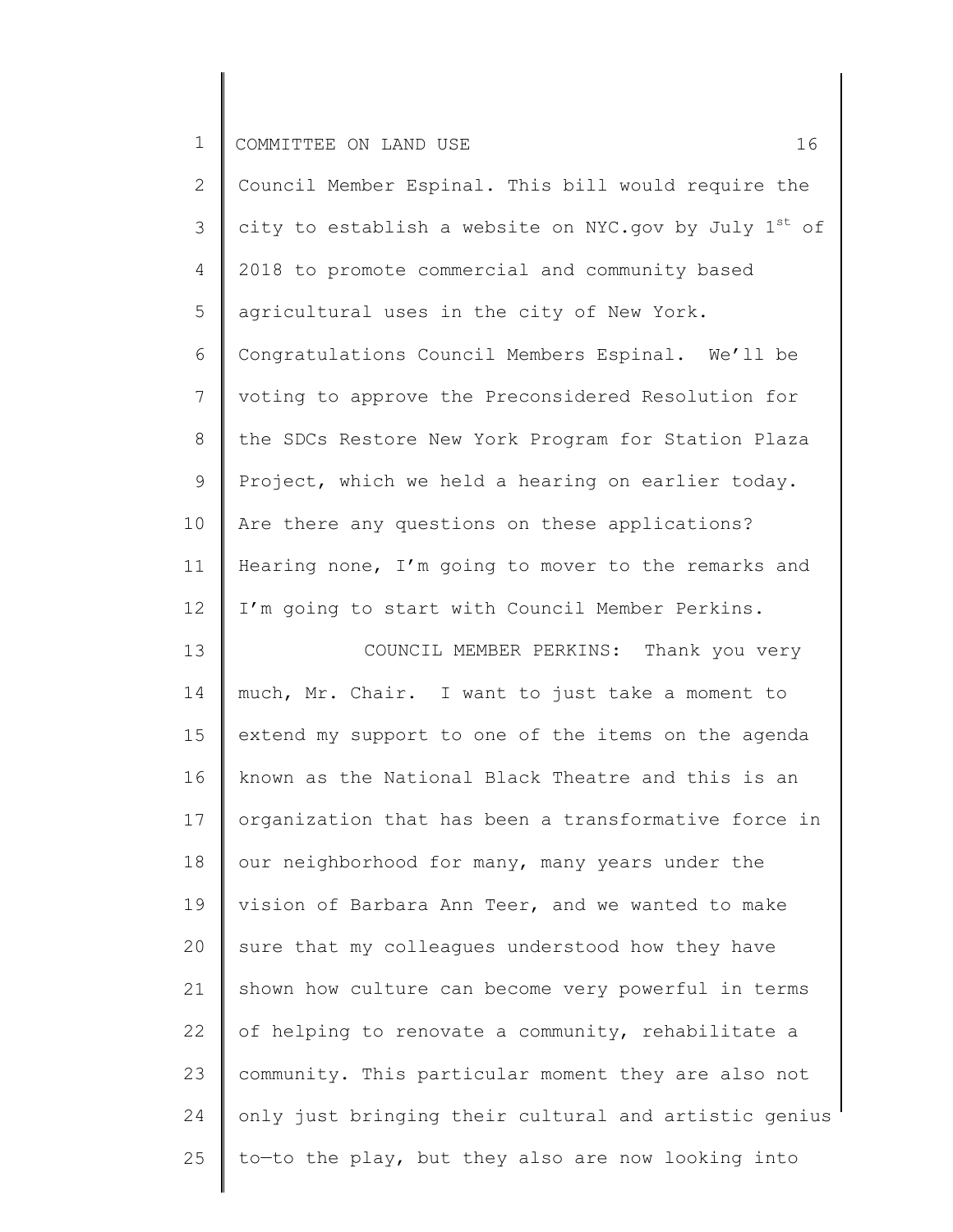25

| $\mathbf{2}$ | heling to develop housing, affordable housing in the  |
|--------------|-------------------------------------------------------|
| 3            | neighborhood. So, that shows artists can go beyond    |
| 4            | the art and the culture and get real nitty-gritty in  |
| 5            | terms of what people need for daily living in the     |
| 6            | neighborhood. So, I just wanted to take a moment to   |
| 7            | ask my colleagues to support this project. It's a     |
| 8            | very, very worthy project to say the least, and I'm   |
| 9            | proud to have spent so much time with the over the    |
| 10           | years, and I have to give them credit for the names   |
| 11           | that's for my own vision on what's good for the       |
| 12           | community from not only an artistic point of view,    |
| 13           | but also from a sort of a cultural and moral point of |
| 14           | view as well. So, thank you.                          |
| 15           | CHAIRPERSON GREENFIELD: Thank you,                    |
| 16           | Council Member Perkins and thank you for the work     |
| 17           | ensuring to make sure to make sure that this a        |
| 18           | successful project. I'm going to turn it over to      |
| 19           | Council Member Chin to make remarks on her urban      |
| 20           | renewal legislation, Intro 1533-A.                    |
| 21           | COUNCIL MEMBER CHIN: Good afternoon.                  |
| 22           | Thank you to Chair Greenfield and members of the Land |
| 23           | Use committee for holding a vote today on a landmark  |
| 24           | piece of legislation. Intro 1533-A will provide for   |

the first time public access to the urban renewal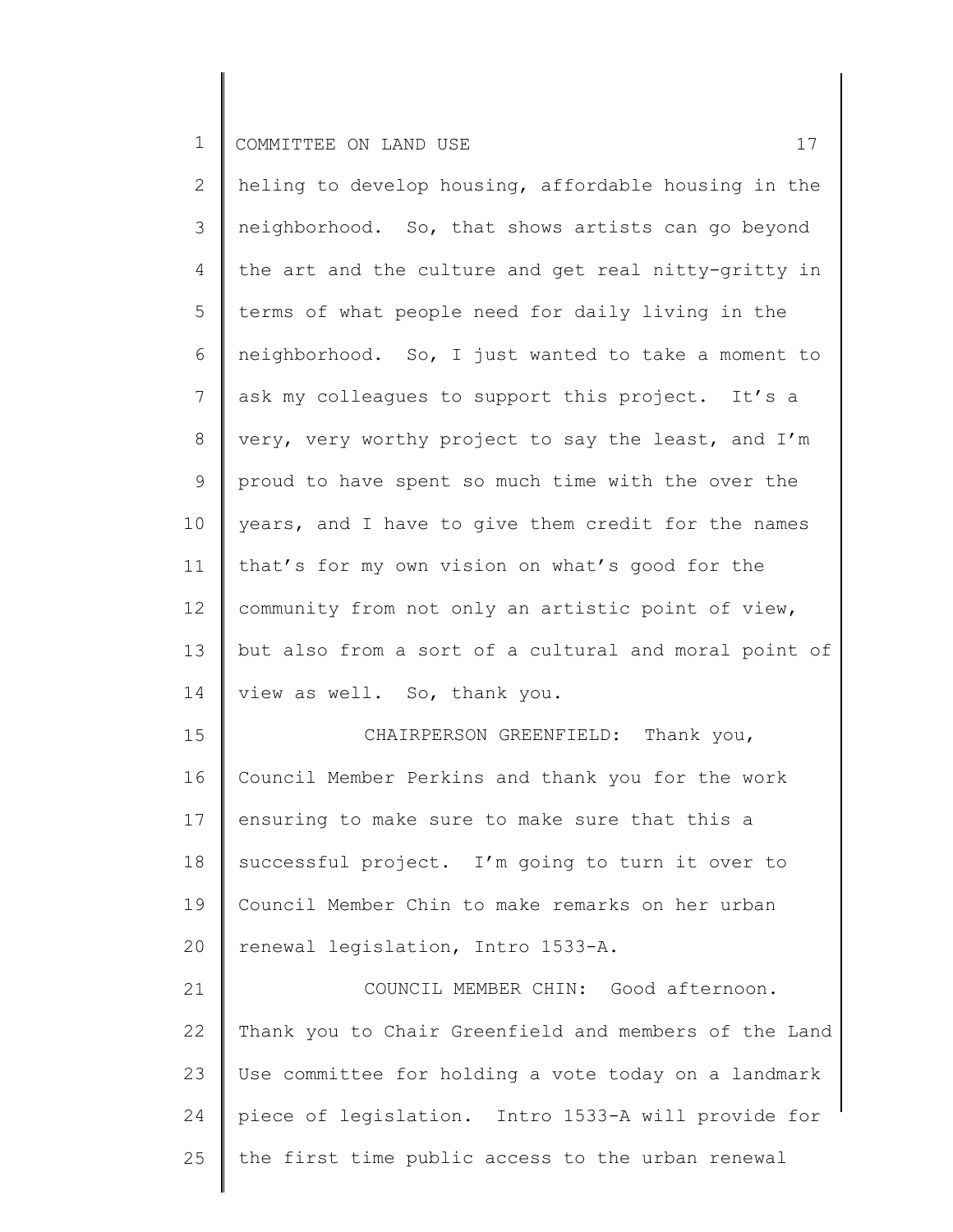2 3 4 5 6 7 8 9 10 11 12 13 14 15 16 17 18 19 20 21 22 23 24 25 plans that change the shape of New York City for decades. The city has adopted of 150 urban renewal plans since 1949, but until now, the public could not access any of these information without a costly Freedom of Information Law request. There was no way for us to know whether our communities were in an urban renewal area, and without requirements to notify the public when a plan is about to expire, our communities are left in the dark about the impacts of urban renewal plans or the lack of one. This is exactly what happened when the Two Bridges Urban Renewal Plan expired in my district in 2007. The protection lapsed and the developers saw the opportunity to build out-of-context luxury developments in an entirely working-class community. With the passage of this bill, I hope it will never happen again to any other community in the city. Intro 1533-A will require HPD to work with DCP to provide written notice of an expiring plan to affected borough presidents, Council members, the Speaker of the Council, and community boards. This will ensure that there is enough time to take action to expand the lifetime of the plan or to develop and alternative neighborhood plan. Additionally, the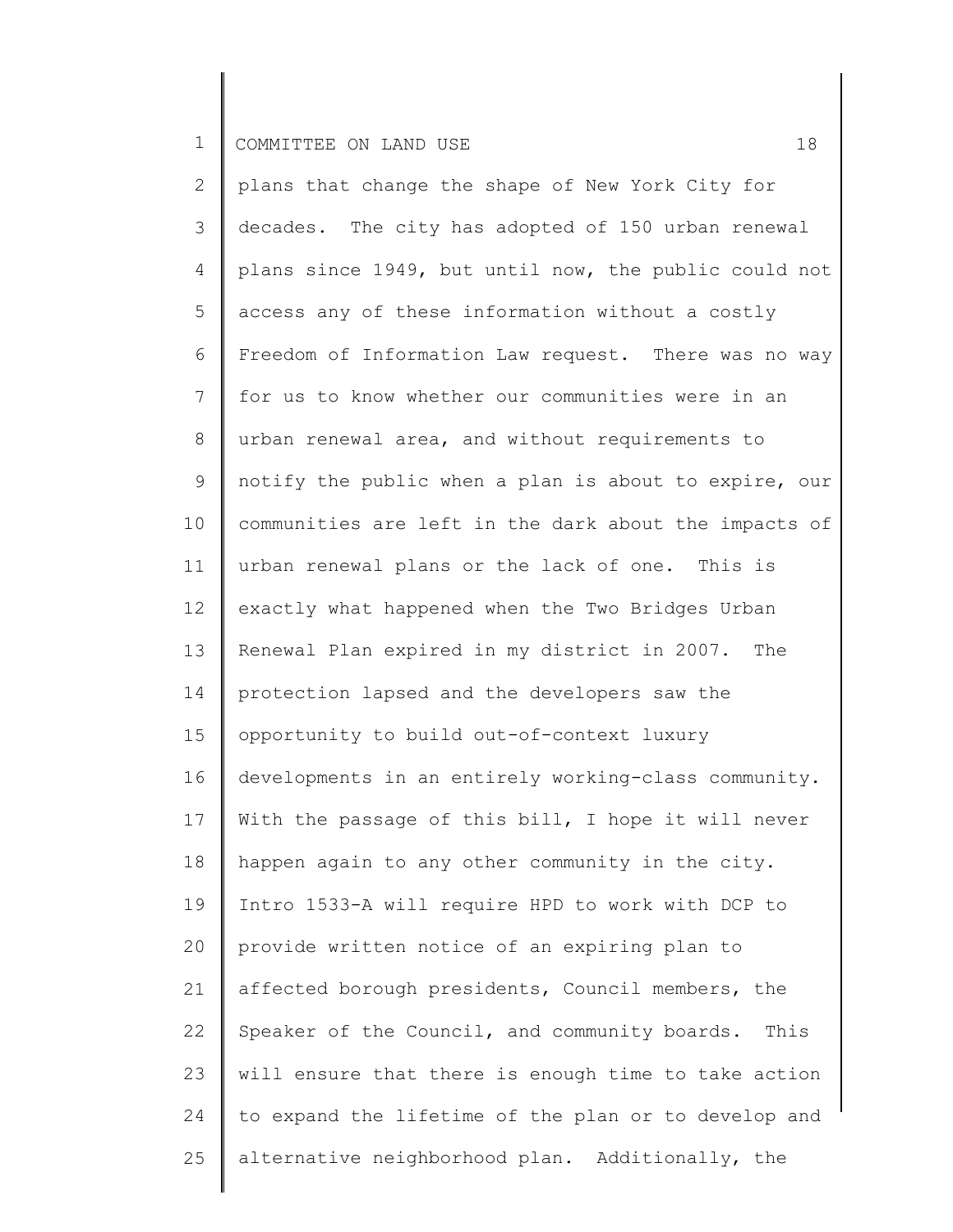2 3 4 5 6 7 8 9 10 11 12 13 14 15 16 17 18 19 20 21 22 23 24 25 bill will require HPD to create a publicly accessible website with critical information on all active and expired urban renewal plans as well as resources describing how to conduct further research on the ways urban renewal areas impact local land use and neighborhood character. This website will include a comprehensive map of where these urban renewal areas are in New York City, and will link to other land use and planning tools like the zoning and land use map for further analysis. These tools will undoubtedly help public officials, advocates, and the public prepare and plan for the futures of their neighborhoods. Once again, I want to thank our wonder Land Sue Chair David Greenfield for his support throughout this process. I also want to particularly thank all the advocates especially those at 596 Acres and the Urban Reviewer Project who paved the way to make information on urban renewal plans more accessible. Lastly, I want to thank members of the Land Use staff: Raju Mann, Julie Rubin, and Jeff Campagna and my own Director of Land Use and Planning, Roxanne Earley for their hard work and dedication to seeing this legislation through, and I urge my colleagues to vote yes. Thank you.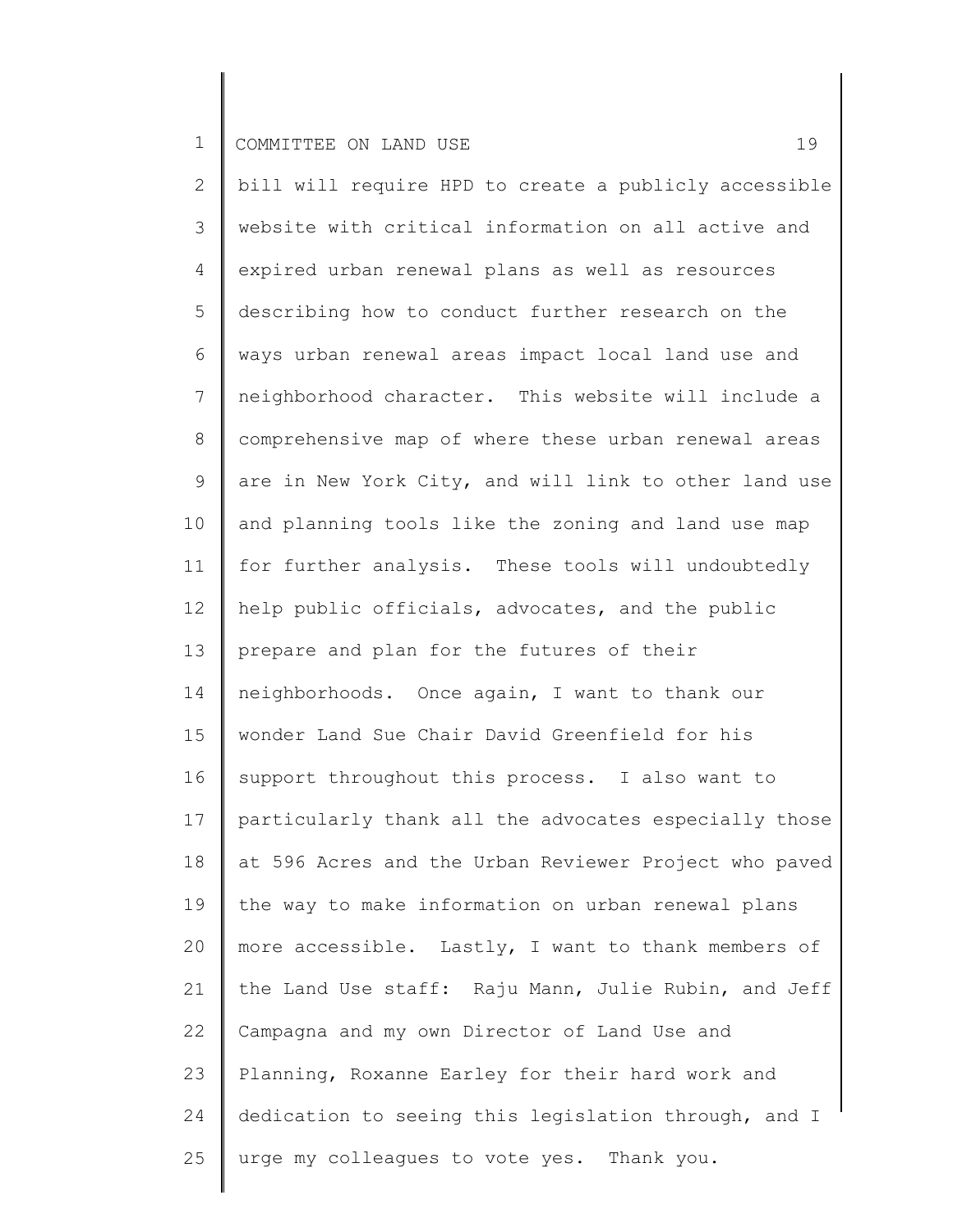| $\overline{2}$ | CHAIRPERSON GREENFIELD: Congratulations,             |
|----------------|------------------------------------------------------|
| $\mathcal{S}$  | Council Member. I know that you've worked hard on    |
| 4              | this issue, and it's an important issue, and it's a  |
| 5              | very significant piece of legislation. I recognize   |
| 6              | Council Member Torres for some remarks as well.      |
| $\overline{7}$ | COUNCIL MEMBER TORRES: Thank you, Mr.                |
| $8\,$          | Chairman. I thought I was insufficiently clear in    |
| $\mathsf 9$    | the position that I took in the previous. So, I      |
| 10             | share the-and I want to clarify my comments. First,  |
| 11             | I want to state I'm not going to repeat what I said, |
| 12             | but I do want to state that I do not at all question |
| 13             | the sincerity of the Council's commitment to         |
| 14             | improving manufacturing. That's a deeply felt        |
| 15             | commitment. Nor do I question the substance of the   |
| 16             | Council's goals. My concern is about the process by  |
| 17             | which we are pursuing the text amendment. I believe  |
| 18             | philosophically that a study should have been        |
| 19             | undertaken before proceeding with a citywide policy  |
| 20             | that could cripple the whole industry, and a number  |
| 21             | of staffers in the Land Use Division and the         |
| 22             | Chairperson I think it was Council Member Richards   |
| 23             | said that special permit is not a ban. The fact is   |
| 24             | we don't know the answer to that question. We don't  |
| 25             | know the real world impact of a Special Permit       |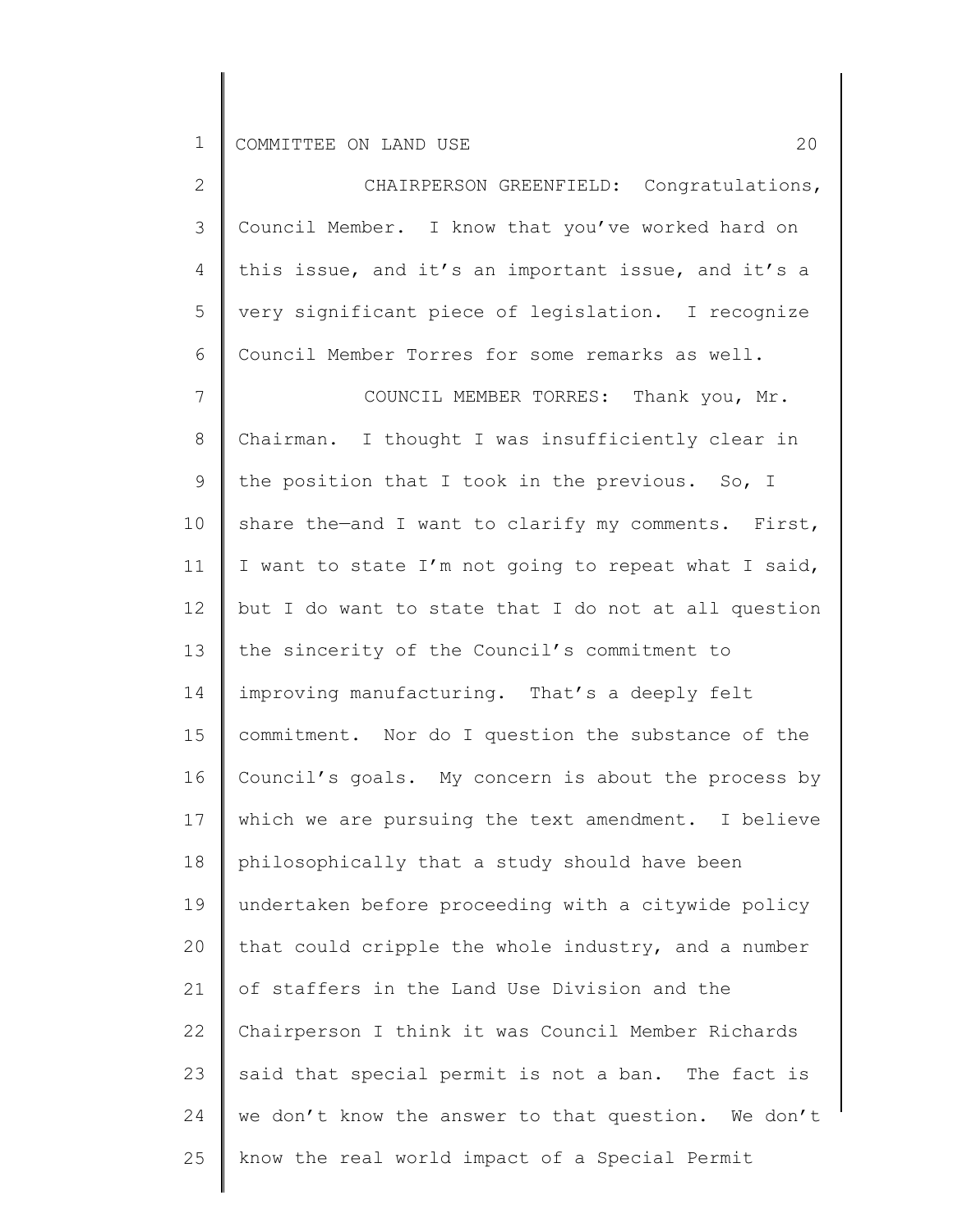2 3 4 5 6 7 8 9 10 11 12 13 14 15 16 17 18 19 20 21 22 23 24 25 requirements on self-storage. It could be that in practical terms it is the functional equivalent of a ban. So, without knowing, without having conducted a study, without knowing the circumstances under which self-storage development is financed, how could we possibly state definitely that a Special Permit requirement is not a ban? We don't know the answer to that question, and there's no reason to think that the elimination of self-storage will necessarily lead to industrial uses. It could just as easily lead to land remaining vacant. It could just as easily lead to land falling prey to a whole host of nonindustrial uses including adult entertainment. You know, I know the Council is confident in the facts claims that it has asserted about self-storage, but it's not confident enough to subject those fact claims to a empirical scrutiny, and that—that--that's where more core objection lies. And look, if this text amendment were based on a study that found that self-storage was a disproportionate driver of industrial displacement, I would be voting aye. Or, if this were a text amendment that banned all nonindustrial uses and industrial spaces rather than single out one industry without an empirical basis,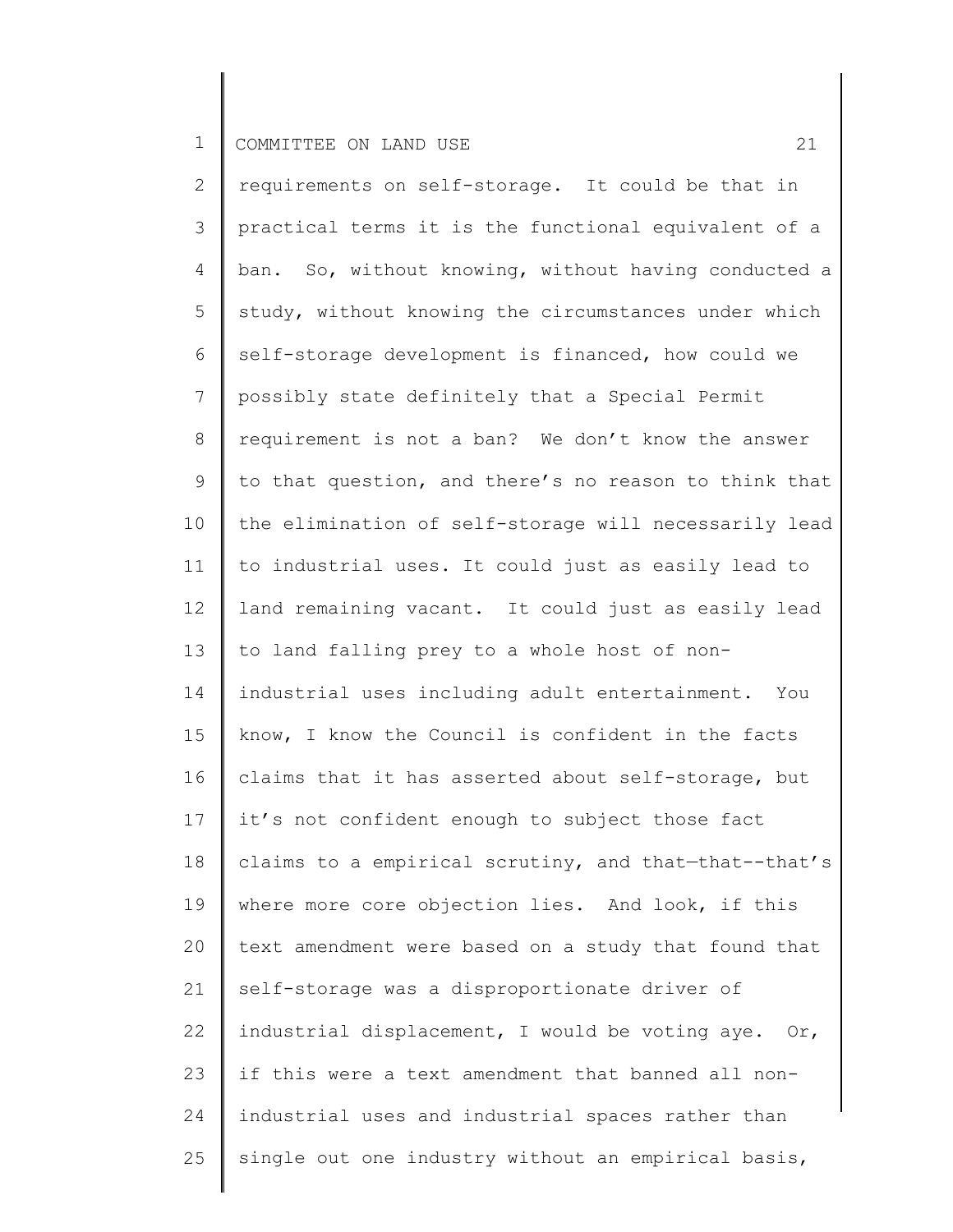| $\overline{2}$  | then I would be voting aye, because I think that      |
|-----------------|-------------------------------------------------------|
| 3               | that's defensible principle. But I see no basis on    |
| 4               | which to single out this one industry without even    |
| 5               | conducting so much as a study, and that's my core     |
| 6               | objection, and I did not mean in any way to question  |
| $7\phantom{.0}$ | the sincerity of anyone's commitments to improving    |
| 8               | manufacturing. I know it's deeply felt among my       |
| 9               | colleagues.                                           |
| 10              | CHAIRPERSON GREENFIELD: Thank you,                    |
| 11              | Council. The Chair recognizes Council Member Lander   |
| 12              | to be followed by Council Member Palma.               |
| 13              | COUNCIL MEMBER LANDER: Thank you, Chair               |
| 14              | Greenfield. I'll just add here I think it's-it's,     |
| 15              | you know, to me it's not a question of our sincerity. |
| 16              | I'm really proud of what the Council is doing today,  |
| 17              | and I think it's worth tracking the history here, and |
| 18              | understanding why we are where we are. We're here     |
| 19              | because the Council has chosen through research and   |
| 20              | extensive process to try to champion the preservation |
| 21              | and manufacturing of industrial jobs and strengthen   |
| 22              | job generating uses in this city. This didn't travel  |
| 23              | the normal City Planning process and if we had waited |
| 24              | for that to happen, it never would have happened.     |
| 25              | The Council took the initiative to have our staff do  |
|                 |                                                       |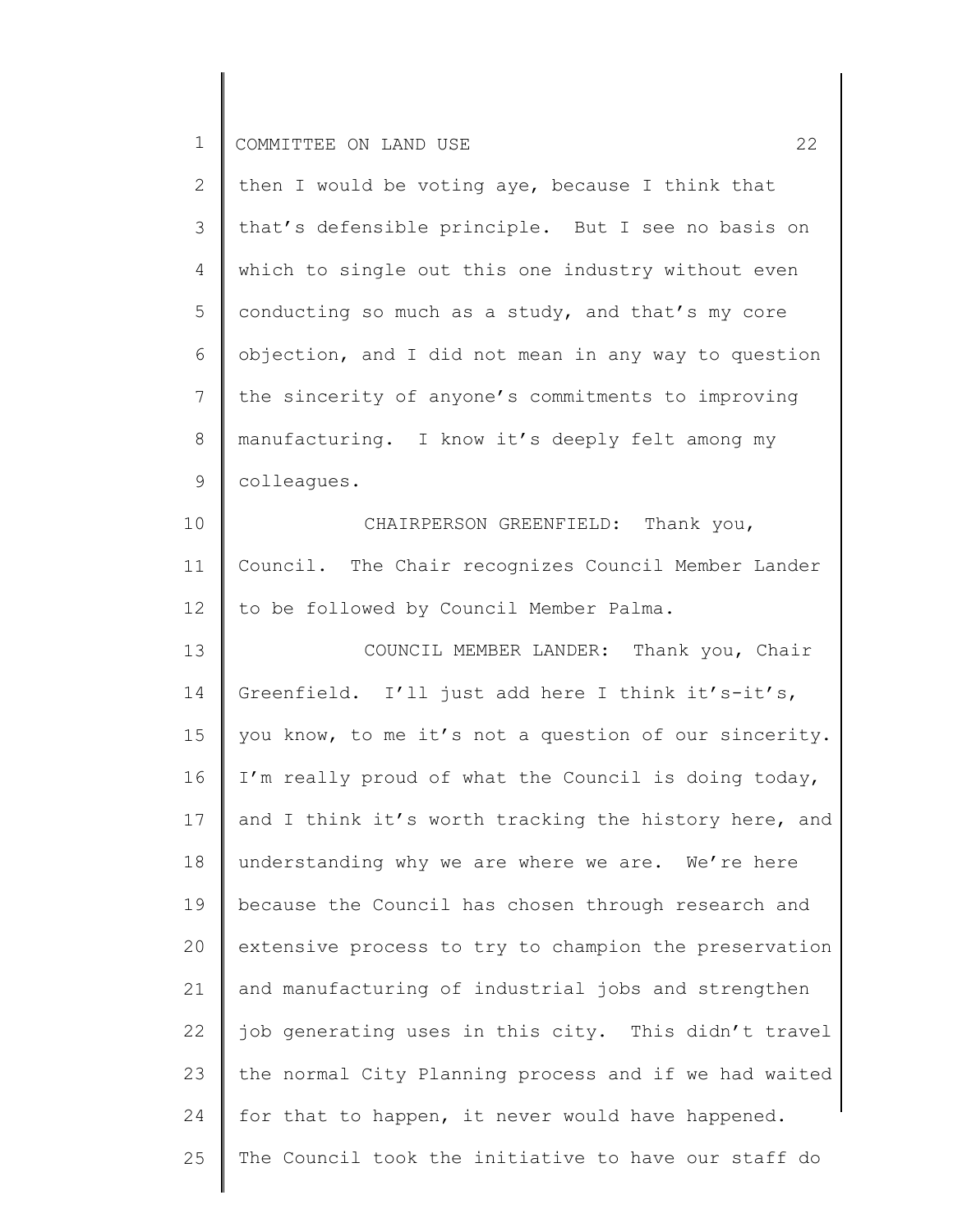2 3 4 5 6 7 8 9 10 11 12 13 14 15 16 17 18 19 20 21 22 23 24 25 the research for the Engines of Opportunity Report to press the Mayor to do this, to push City Planning to do this, and to push back when City Planning made clear they didn't want to it by gutting it at the City Planning Commission. So, those are our choices. Our choices were wish the normal process and the traditional studies would save manufacturing jobs, but watch them wither or step up and take action in the way that the Council can. So, there was a lot of research done. I encouraged people to read the Engines of Opportunity Report. To say this is a ban regardless of impact of the Special Permit is preposterous, and 75% of the self-storage in New York City is outside of IBZs. So, it's obviously not a ban on self-storage in New York City. Seventy-five percent of the footprint where the—the—the selfstorage facilities are today, this is unchanged in. And in addition, we've got special—we don't have the experience of special permits on self-storage facilities, but we've got the experience of special permits on many other facilities, and we know what that process looks like. Does every single thing proposed get through? Certainly not. Do many of them get through? Of course they do. So, it is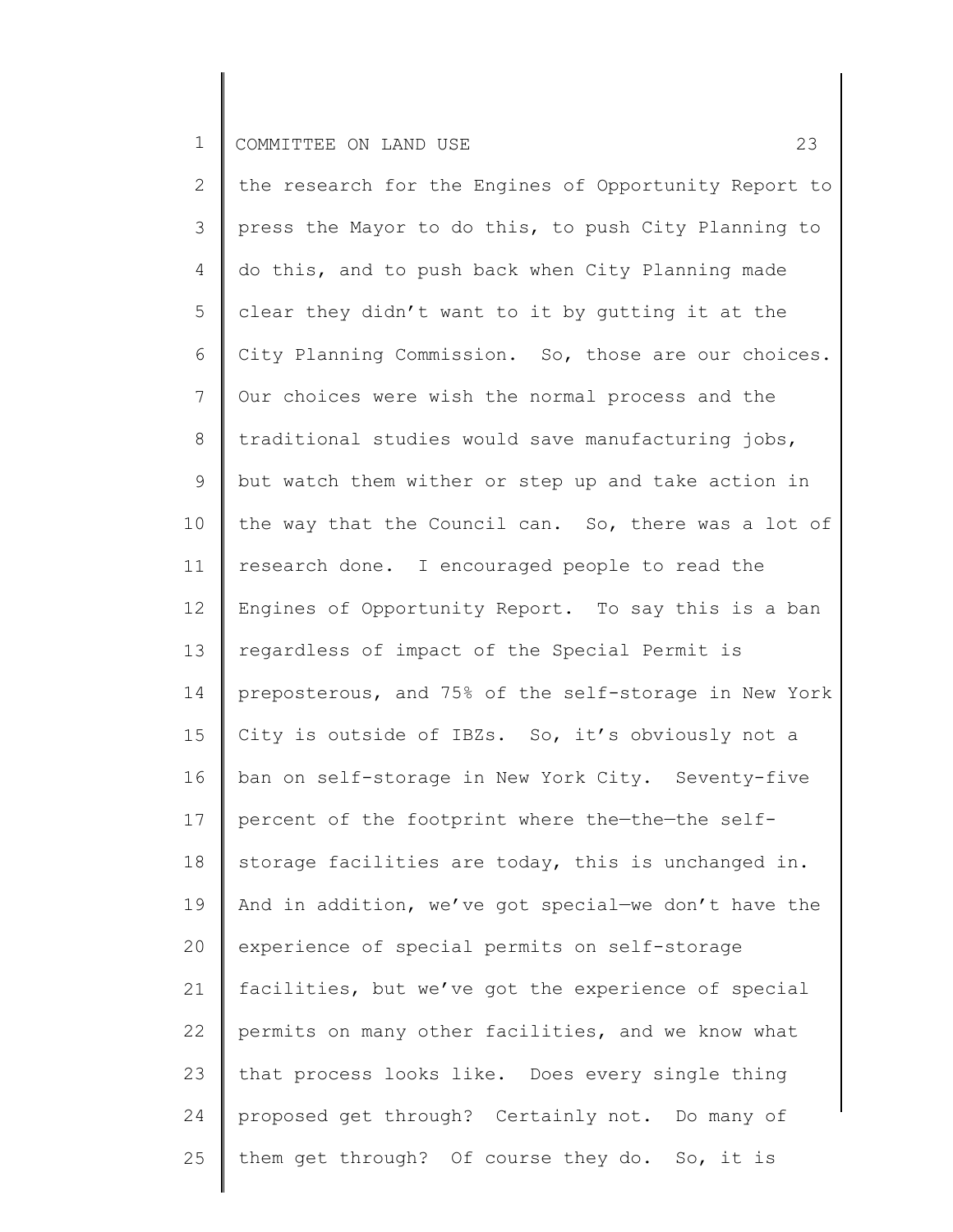2 3 4 5 6 7 8 9 10 11 12 13 14 15 16 17 18 19 20 21 22 23 24 anecdotal, but I would invite people to, you know, travel with me and take a peek at a 163 6th Street in Gowanus, which was an active industrial site a year ago, which was closed in order to be sold to a selfstorage facility. The self-storage facility is half through construction. I have multiple other manufacturers coming to talk to me every month about their preference to be located in Gowanus, and telling me there's no way they can compete on prices with self-storage facilities. Hotels are actually already not allowed in the Gowanus IBZs. So, there they are not actually a competing use, and what's out-competing the manufacturers more and more is self-storage facilities. So, I'm proud of the action that the Council is taking here. It is data driven. It is rooted not just in anecdote or emotion, but in our best efforts to do what we can to make sure there are jobs for people who don't have the levels of—of education that would be required, and I will proudly vote aye on this action. Thank you. CHAIRPERSON GREENFIELD: Thank you, Council Member Lander. I recognize Council Member Palma.

25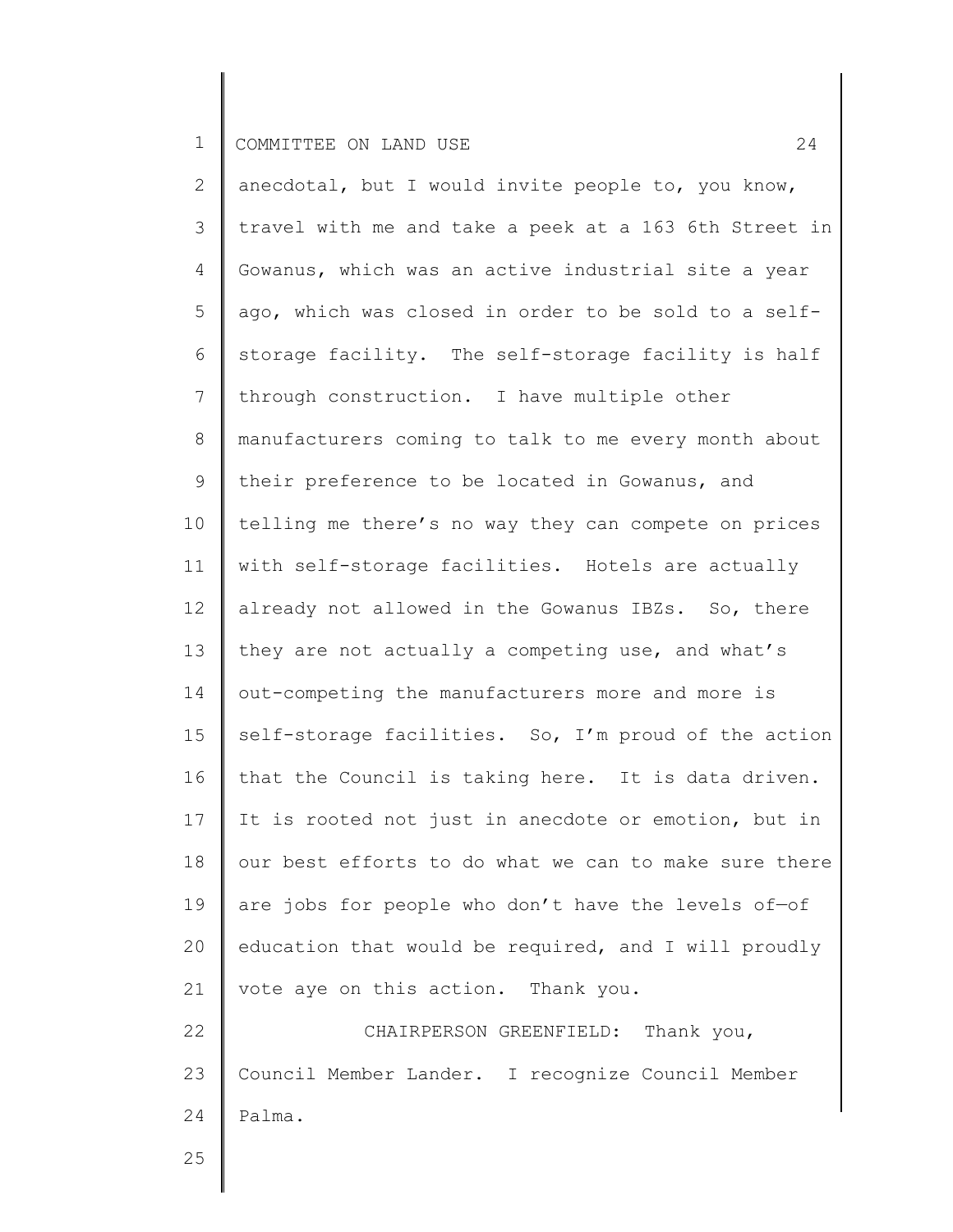| $\mathbf{2}$    | COUNCIL MEMBER PALMA: Thank you, Mr.                  |
|-----------------|-------------------------------------------------------|
| 3               | Chair. Today I'd like to express my sincere           |
| 4               | gratitude to everyone who worked on the project in my |
| 5               | district that we'll be voting on today, 1965          |
| 6               | Lafayette. I want to thank Amy Levitan, Jeff Ewan,    |
| $7\phantom{.0}$ | the Land Use staff, Jordan Press, the whole team at   |
| 8               | HPD, Chair Richards and Chair Greenfield, and the     |
| 9               | Park Lane team for the work that was done, and for    |
| 10              | taking time to really listen to the concerns that     |
| 11              | were being raised, and by the incredible residents of |
| 12              | the Park Lane Tenant Association who not only voice   |
| 13              | their concerns. But, also make sure that they fought  |
| 14              | extremely hard for this project to include a new      |
| 15              | quality affordable hour, significant capital upgrades |
| 16              | to the existing buildings as well as a new 30-year    |
| 17              | regulatory agreement to ensure the long-term          |
| 18              | affordability of the current 1965 Lafayette property  |
| 19              | residents. I must say I'm truly satisfied with this   |
| 20              | project, the collaboration between Park Lane and HPD  |
| 21              | was seamless. Park Lane took every possible measure   |
| 22              | to accommodate both my requests as well as the needs  |
| 23              | of the current tenants. Park Lane has committed to    |
| 24              | hiring locally during the development of this project |
| 25              | and to proceed with construction safely and with-and  |
|                 |                                                       |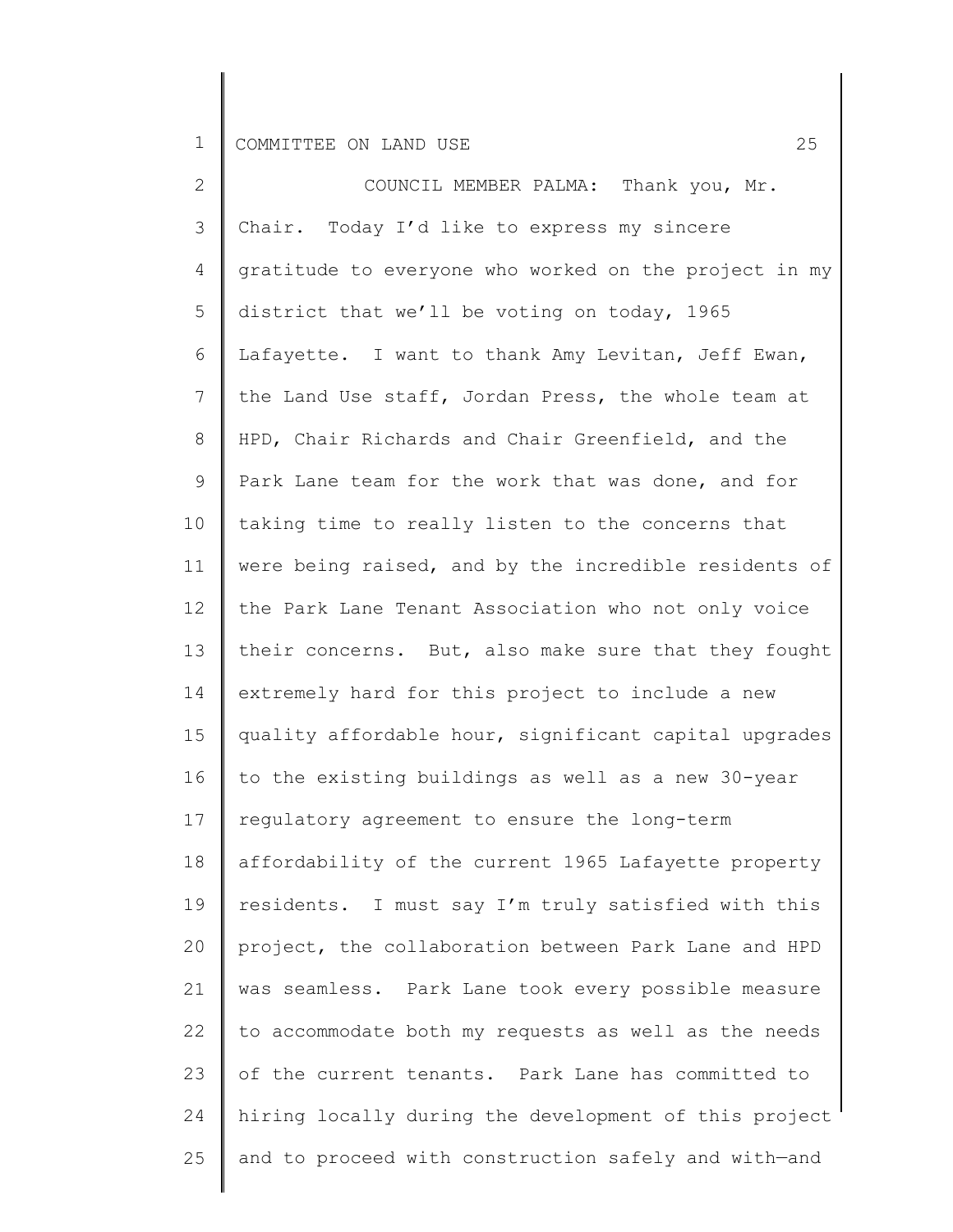| $\mathbf{2}$ | working together with the surrounding residents in    |
|--------------|-------------------------------------------------------|
| 3            | mind. Park Lane will also provide my community        |
| 4            | district with an occupancy preference of 50% of the   |
| 5            | units, heavy advertisement geared towards making the  |
| 6            | current residents in that community aware of the      |
| 7            | incoming development and-and to doing community       |
| $8\,$        | workshops to help residents in my district prepare    |
| $\mathsf 9$  | and submit applications to live within these units.   |
| 10           | This holiday season we all have a lot to be thankful  |
| 11           | for, but I'm especially thankful that we were able to |
| 12           | bring two new fully affordable developments into my   |
| 13           | community right before the exit of my-of my tenure    |
| 14           | here at the City Council. As I stated earlier, we're  |
| 15           | looking at approximately 296 units in one             |
| 16           | development, which includes units set aside           |
| 17           | exclusively for formerly homeless tenants as part of  |
| 18           | Our Space Initiative. The senior development will     |
| 19           | contain approximately 133 units with 30% of the units |
| 20           | set aside for homeless seniors. In the end, this      |
| 21           | project is emblematic of the city's commitment to     |
| 22           | providing high quality affordable housing for some of |
| 23           | our most vulnerable New Yorkers. If there was one     |
| 24           | thing I wanted to accomplish before leaving office,   |
| 25           | it was providing more housing for my constituents,    |
|              |                                                       |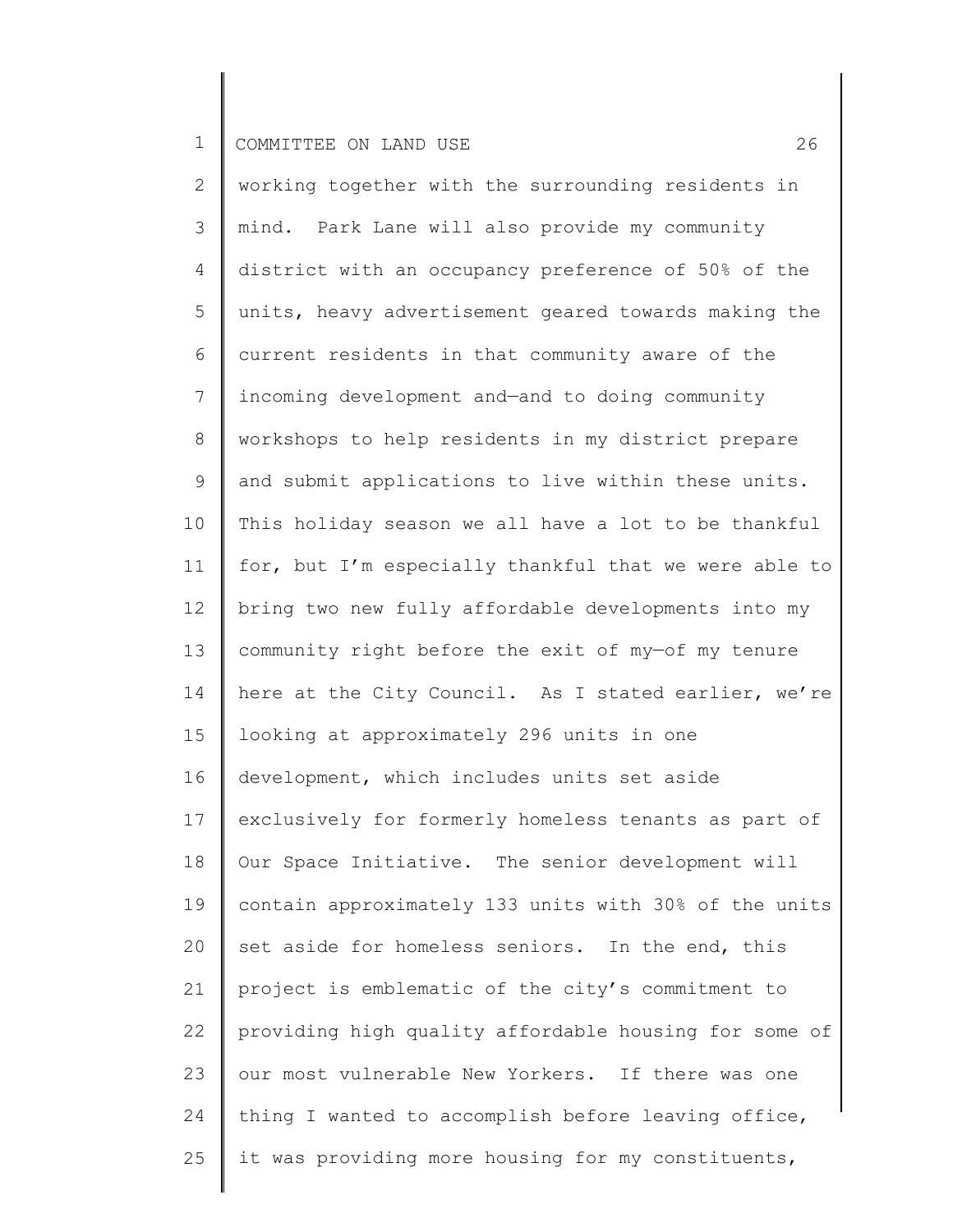| $\overline{2}$ | and I am proud of what we have accomplished with        |
|----------------|---------------------------------------------------------|
|                | 3   these developments. Again, I want to thank all the  |
| $4 -$          | parties involved for their-for their hard work and      |
|                | 5   their commitment, their patience and the dedication |
| $6\degree$     | to making this the best project possible, and look      |
|                | forward to bringing this much needed housing into my    |
| 8              | district. Thank you.                                    |

9 10 11 12 13 14 15 16 CHAIRPERSON GREENFIELD: Thank you Council Member and congratulations again on removing the Option 2 and ensuring the deeper affordability on this very significant project in the district. I know it was a lot of work, and fantastic achievement as well. I want to welcome Council Member Barron, also would like to give the floor to Council Member Reynoso.

17 18 19 20 21 22 23 24 25 COUNCIL MEMBER REYNOSO: Thank you, Chair Greenfield. I just want to say I appreciate Council Member Ritchie Torres' comments and clarification regarding the statements he made at the subcommittee, and appreciate his concern over the lack of a study for this current proposal on self-storage, and I just would like to make a couple of remarks regarding self-storage. I am extremely concerned, of course, regarding the negligent (sic) amount of jobs that it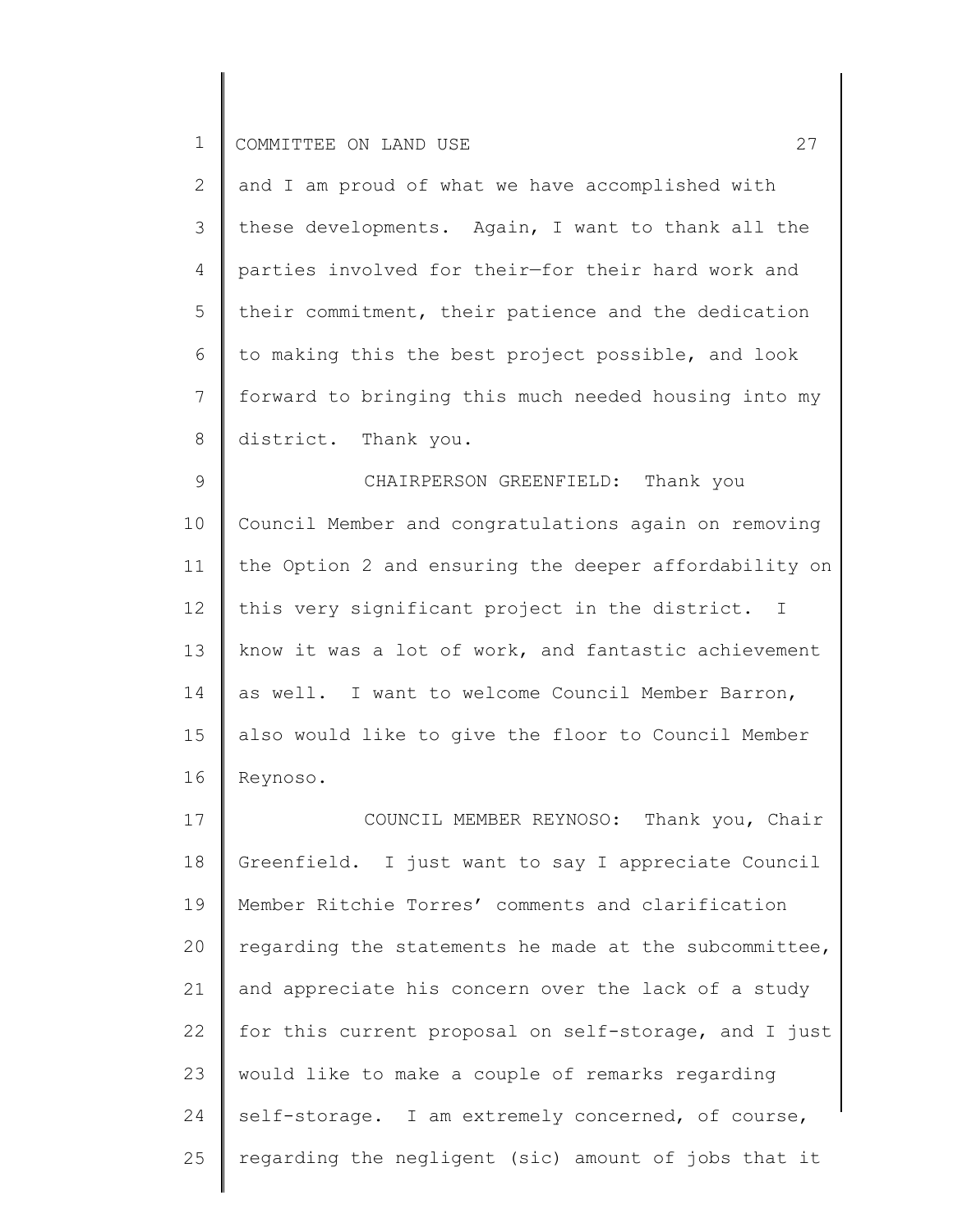2 3 4 5 6 7 8 9 10 11 12 13 14 15 16 17 18 19 20 21 22 23 24 25 creates paying more than double the price per square footage in manufacturing districts. It is as has been stated several times here that it is a nonindustrial use. Industrial advocates and—and myself and other Council members have requested a comprehensive study and analysis of impacts of all non-industrial uses within IBZs, and I've been told no several times by the Mayor's Office and by DCP. In doing so, it was up to us to—to work on the plan regarding industrial uses that can protect manufacturing for the long-term here in the City of New York, and I want to thank the work that the Speaker's Office and the Land Use staff have done to put in—give us as much information as possible so that we can make the best decision possible. And I do want to say that a full EIS was completed for his recommendation that we are going to end up hopefully supporting today, and traditionally an EIS speaks of the impacts or it is the standard for which we allow for it to speak to the impacts of—of what a lot of our recommendations would—would do. So, with that, I want to just encourage all my colleagues to vote yes on the self-storage and also I want to say to Council Member Annabel Palma as usual continuing to work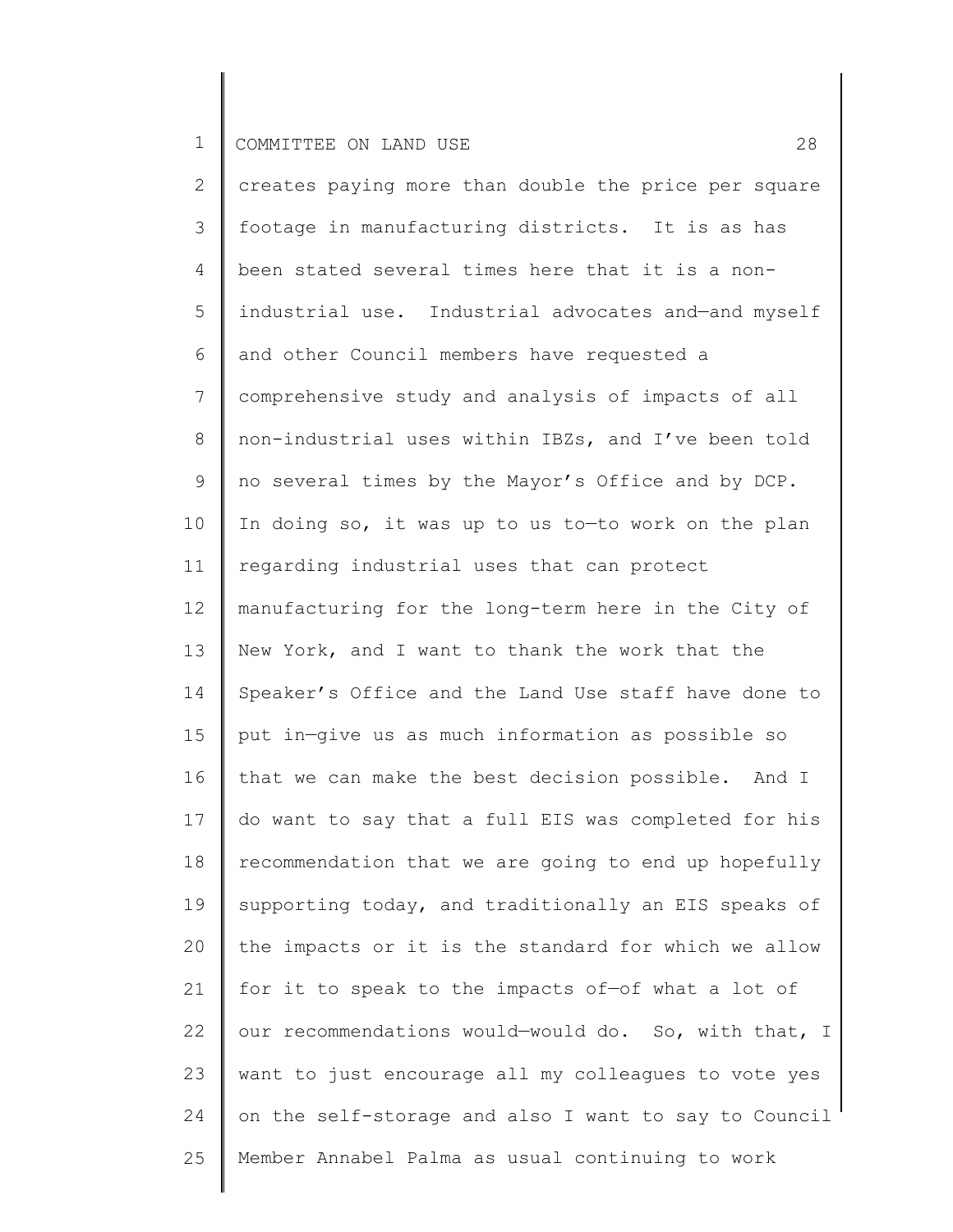2 3 4 5 6 7 8 9 10 11 12 13 14 15 tirelessly to build affordable housing in her district and to the Bronx. It's why I got to continue to keep shouting out that's probably the best work when it comes to the amount of affordable housing they're building for the city of New York. And I think actually taking on an undue burden to be the premier borough when it comes to building affordable housing and my concerns regarding segregation and how the—the City of New York doesn't have a comprehensive citywide policy or plan to sop that from happening and now allow for the burden of building affordable housing to continue to fall on members of color in districts of color. Thank you very much.

16 17 18 19 20 21 22 CHAIRPERSON GREENFIELD: Thank you very much, and speaking of the EIS, I just would note that the EIS did conclude that approximately one special permit would be approve per year based on similar kinds of special permits, and the zoning resolution. I'm going to turn it over now to Council Member Salamanca.

23 24 25 COUNCIL MEMBER SALAMANCA: Thank you, Mr. Chair. I appreciate the opportunity to have a healthy debate on Land Use Items 817, which will work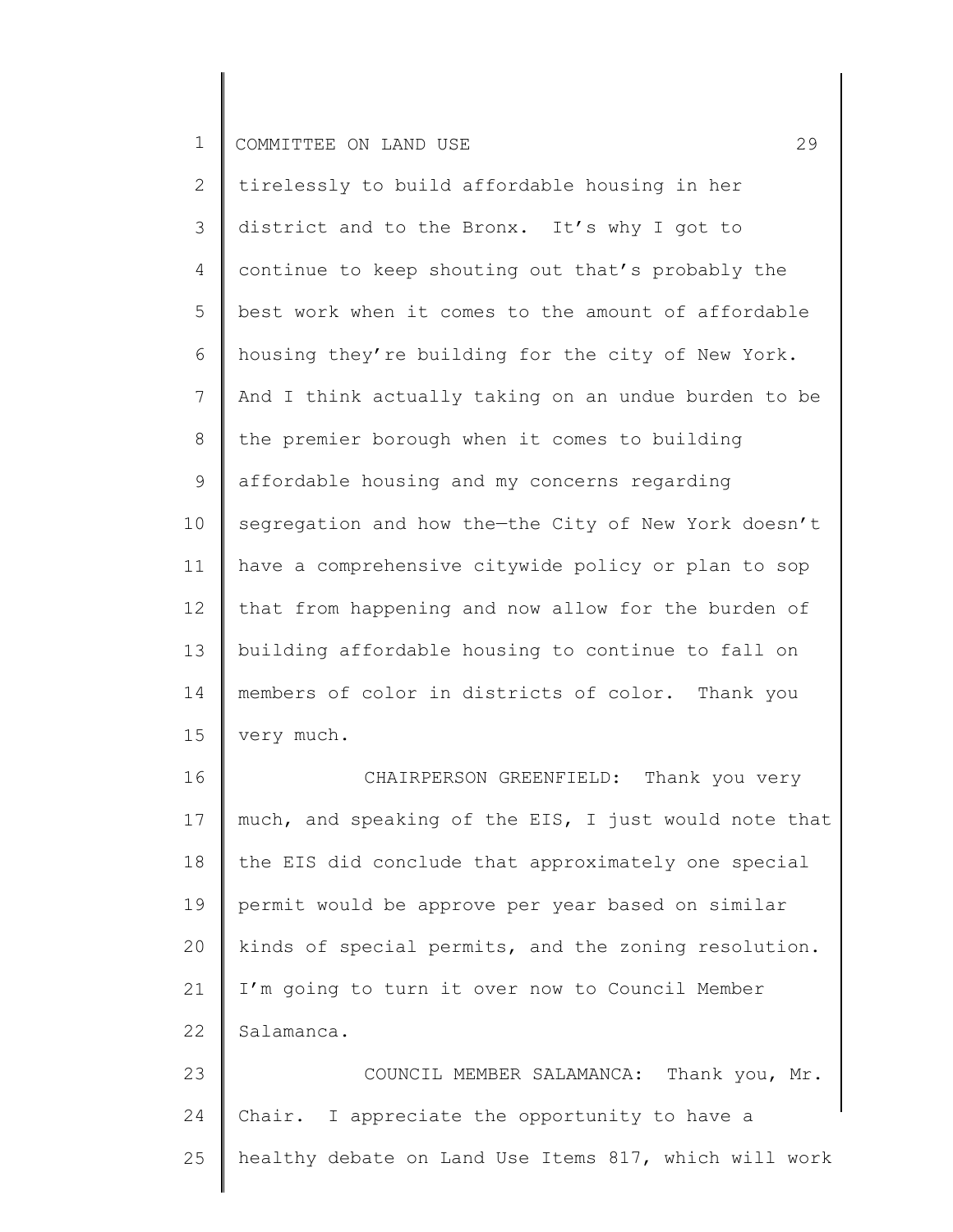2 3 4 5 6 7 8 9 10 11 12 13 14 15 16 17 18 19 20 21 22 23 24 25 to—which will work to permit self-storage facilities within newly designated area, which largely coincides with industrial business zones. I have two IBZs in my district. I have Hunts Point, and Port Morris in the South Bronx. Both are incredibly important economic drivers for my community, our borough and our city, and we need to protect the opportunities we currently have to continue to create new industry and manufacturing jobs. Additionally, providing the opportunity to give deference to the local members if it is merited. As a local member often knows about the issues in their community better than anyone else. While I have understood the concerns that have been raised on this issue, I believe that we have taken a step in the right direction in doing what we set out to do, which is to protect industrial space. With that said, I'm proud to support this amended zoning resolution today. Thank you, Mr. Chair. CHAIRPERSON GREENFIELD: Thank you, Council Member Salamanca, or Chair Salamanca. Are there any other comments on any of the other items here today? Okay, I don't see any other comments. I do want to congratulate the folks in the industrial industry who worked hard and worked on this for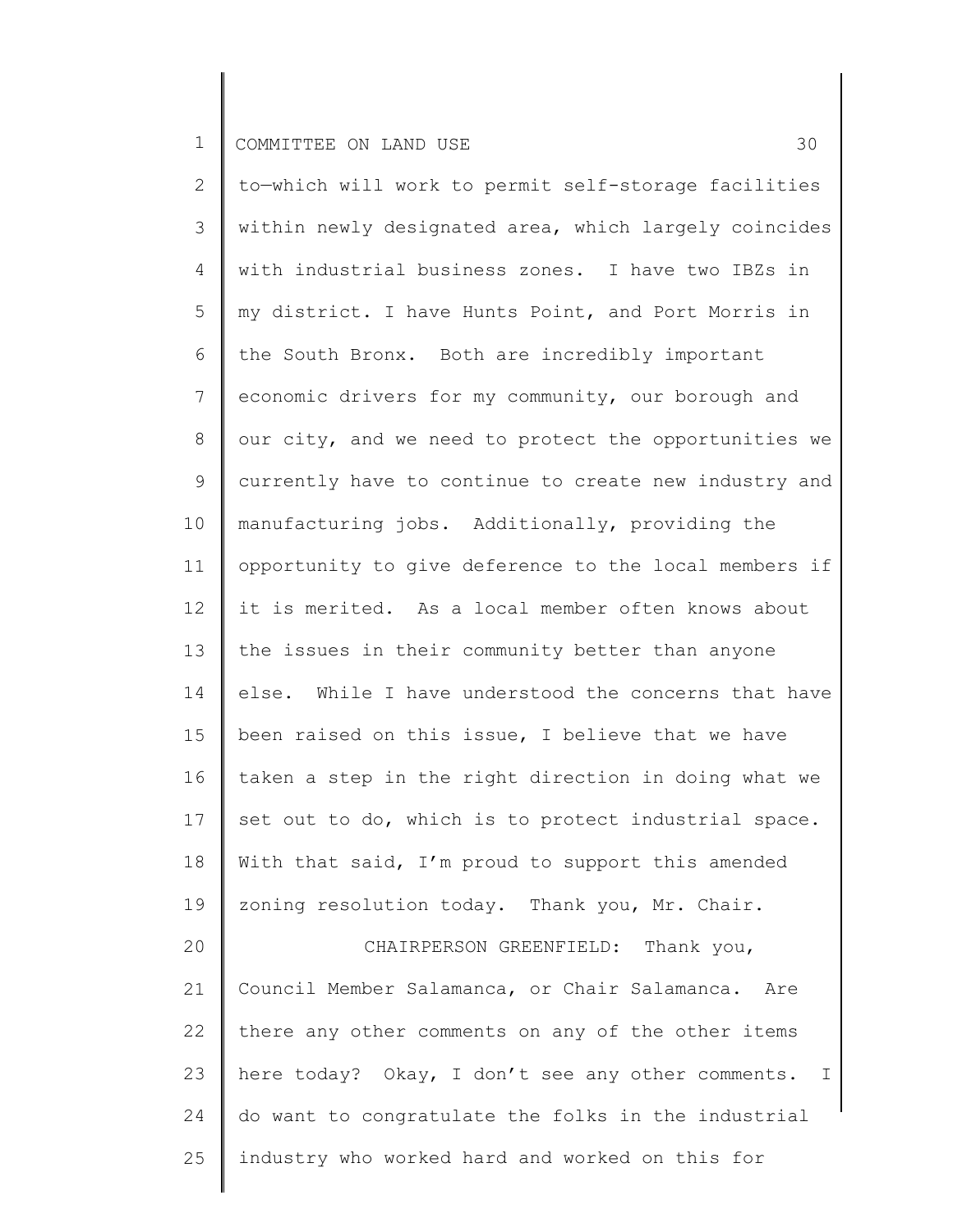| $\mathbf{2}$    | years, and many of us, many of our officers worked    |
|-----------------|-------------------------------------------------------|
| 3               | with many different folks, but they were primarily    |
| 4               | organized by ANHD and the individual responsible for  |
| 5               | that is Armando Chaplakin (sp?), who is here with us  |
| 6               | today who has done a lot of work, and I want to       |
| $7\phantom{.0}$ | recognize work that he and the coalition put into     |
| 8               | this. So, thank you for your partnership on that.     |
| 9               | Okay, seeing no other remarks from Council Members    |
| 10              | unless Council Member Cohen wants to weigh in.        |
| 11              | COUNCIL MEMBER COHEN: I want to explain               |
| 12              | my vote.                                              |
| 13              | CHAIRPERSON GREENFIELD: You want to                   |
| 14              | explain your vote. Okay. So, we'll get to-we'll get   |
| 15              | to that shortly. I will now call a vote in            |
| 16              | accordance with the recommendations of the            |
| 17              | Subcommittees and with the support of the local       |
| 18              | members who approved Preconsidered LU, 404-Seat       |
| 19              | Primary School, Preconsidered LUs 1965 Lafayette      |
| 20              | Avenue Tax Emptions; LU 825, small homes rehab tax    |
| 21              | exemption. Intro 1661-A the Urban Agricultural Bill,  |
| 22              | Intro 1533-A, the Urban Renewal Tracker Bill, and the |
| 23              | Preconsidered Resolution for ESCC's Restore New York  |
| 24              | Program for the Station Plaza, and to approve with    |
| 25              | modification I have already described LUs 800 through |
|                 |                                                       |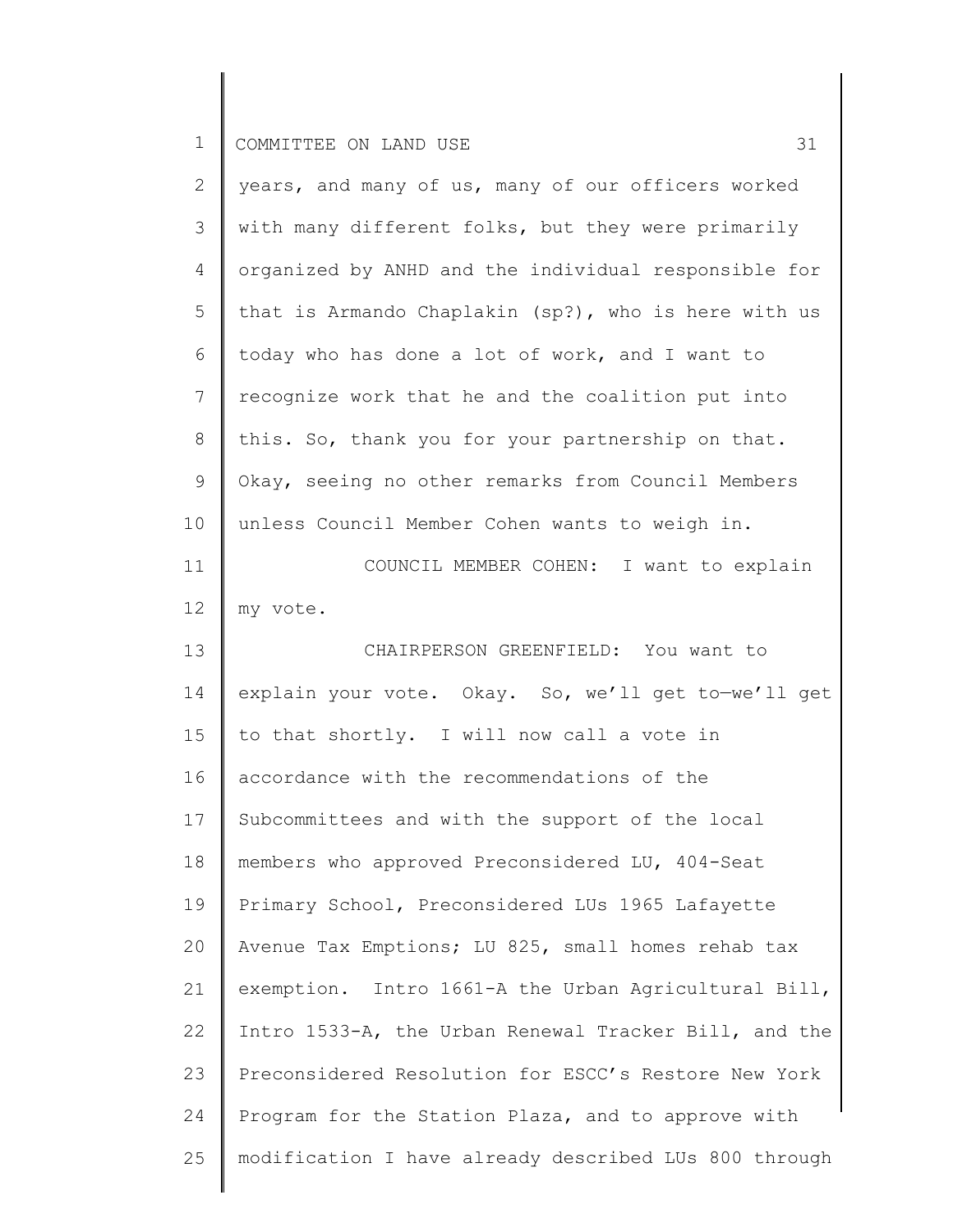| $\mathbf 1$    | 32<br>COMMITTEE ON LAND USE                          |
|----------------|------------------------------------------------------|
| $\mathbf{2}$   | 801, the 1965 Lafayette Avenue Rezoning; LUs 802     |
| 3              | through 804, the Eastchester Road Rezoning; LUs 805  |
| $\overline{4}$ | through 807, the National Black Theatre Application; |
| 5              | LU 817, Self-Storage Text Amendment; and LU 785      |
| 6              | through 786, the Special Harlem River Waterfront     |
| 7              | District Expansion Application. I will ask the Clerk |
| 8              | to please call the roll.                             |
| $\mathsf 9$    | CLERK: Committee Clerk Matthew                       |
| 10             | DiStefano, Committee on Land Use. Roll call on items |
| 11             | coupled for a vote as printed in today's Land Use    |
| 12             | Calendar. Chair Greenfield.                          |
| 13             | CHAIRPERSON GREENFIELD: I welcome all of             |
| 14             | our guests in the balcony, and I vote aye.           |
| 15             | CLERK: Gentile.                                      |
| 16             | COUNCIL MEMBER GENTILE: [off mic] I vote             |
| 17             | aye.                                                 |
| 18             | CLERK: Palma.                                        |
| 19             | COUNCIL MEMBER PALMA: Aye.                           |
| 20             | CLERK: Garodnick.                                    |
| 21             | COUNCIL MEMBER GARODNICK: [off mic] Aye.             |
| 22             | CLERK: Mendez.                                       |
| 23             | COUNCIL MEMBER MENDEZ: [off mic] Aye.                |
| 24             | CLERK: Lander.                                       |
| 25             | COUNCIL MEMBER LANDER: [off mic] Aye.                |
|                |                                                      |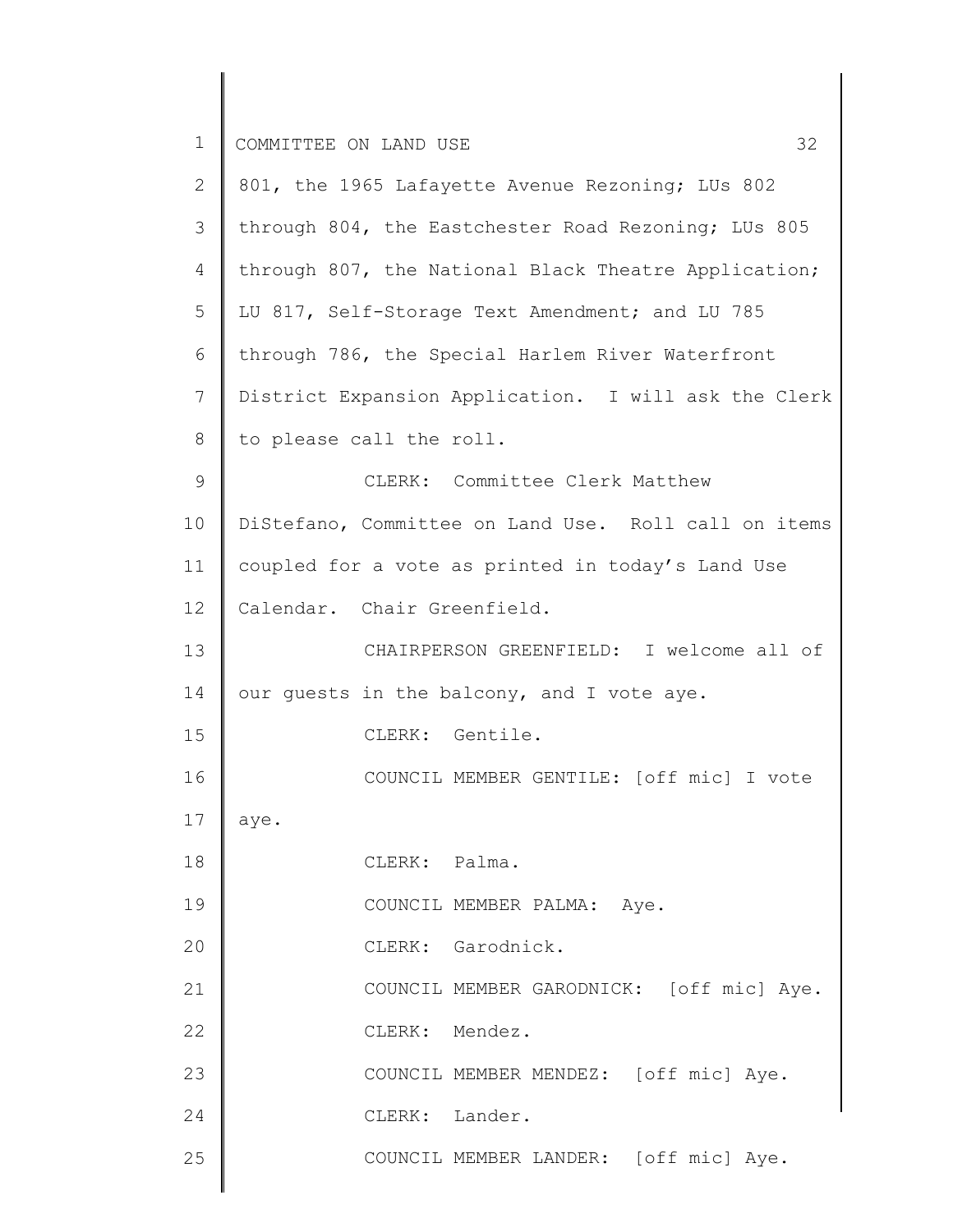1 2 3 4 5 6 7 8 9 10 11 12 13 14 15 16 17 18 19 20 21 22 23 24 25 COMMITTEE ON LAND USE 33 CLERK: Levin. COUNCIL MEMBER LEVIN: Well, congratulations to Land Use staff for putting so many hours into this self-storage proposal, and striking the right balance. I vote aye on all. CLERK: Rose. COUNCIL MEMBER ROSE: Aye. CLERK: Williams. COUNCIL MEMBER WILLIAMS: Some additional questions on Land Use 802, 803, 804. So, I'll be abstaining on this. CLERK: Richards. COUNCIL MEMBER RICHARDS: Congratulations to Council Member Palma. Also, congratulations to Perkins on the National Black Theatre Application and also congrats to the advocates in the self-storage industry for reaching a compromise. I vote aye. CLERK: Barron. COUNCIL MEMBER BARRON: I vote aye on all. CLERK: Cohen. COUNCIL MEMBER COHEN: Permission to explain my vote?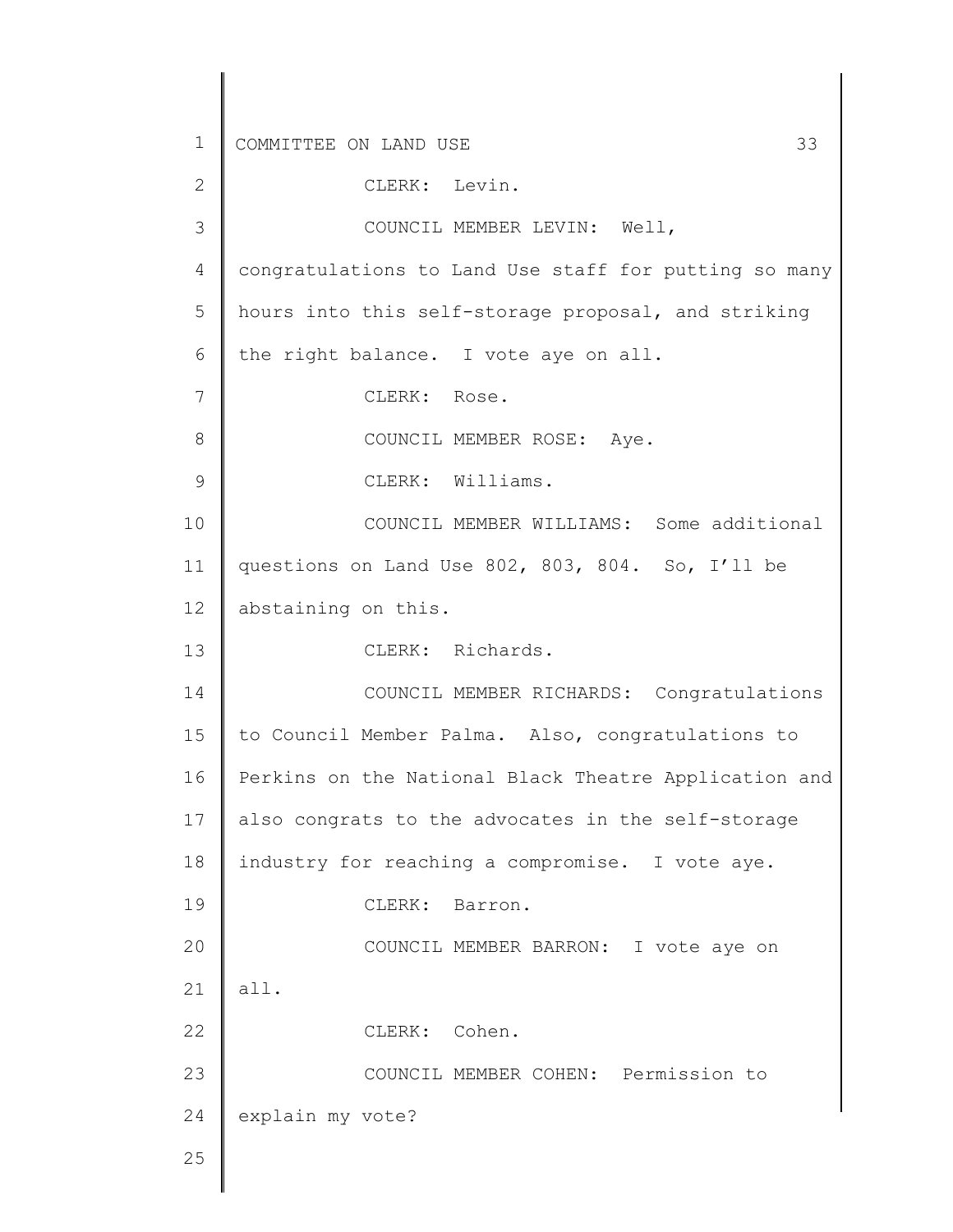25

to give it. [laughter]

2 3 4 5 CHAIRPERSON GREENFIELD: Council Member Cohen, we've been anxiously awaiting your remarks, and we're looking forward to you [laughter] explaining you vote.

6 7 8 9 10 11 12 13 14 15 16 17 18 19 20 21 22 23 24 COUNCIL MEMBER COHEN: Well, I'm going to tell you I think this is only maybe the second or third time in the four years that I have explained my vote, and I just want to go on record as saying while I'm proudly going to vote aye on the self-storage issue, I think that there are many, many broader issues outside of IBZs citywide. I personally feel that there—that they're a scourge on—on my home borough in Bronx County that they're—that they really present some urban blight issues that I'm profoundly about. So, I hope we have the opportunity to revisit this, but I do think this is an incremental step forward, and with that, I am going to vote aye on all. Thank you. CHAIRPERSON GREENFIELD: So, you want us to just ban all self-storage facilities [laughter]. That's where we're going with this conversation. COUNCIL MEMBER COHEN: If—if you're asking for a vote on that right now, I will be happy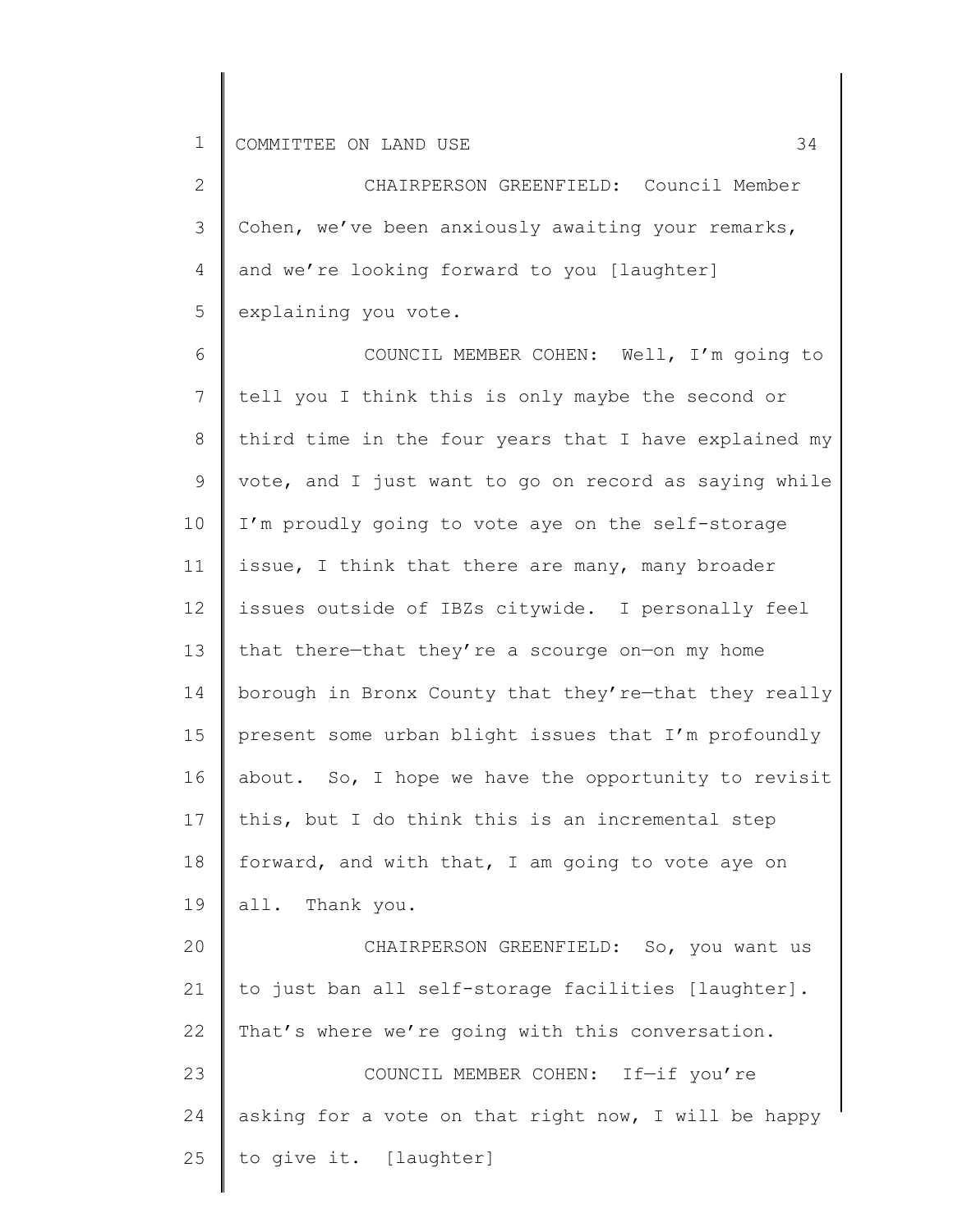1 2 3 4 5 6 7 8 9 10 11 12 13 14 15 16 17 18 19 20 21 22 23 24 25 COMMITTEE ON LAND USE 35 CHAIRPERSON GREENFIELD: For the record, this is not a ban. It is only special permit. So we still allow self-storage facilities if they meet the criteria. COUNCIL MEMBER COHEN: [off mic] Exactly. CHAIRPERSON GREENFIELD: So thank you, Council Member Cohen. We appreciate that perspective. COUNCIL MEMBER LANDER: Mr. Chairman, I'd like to encourage Council Member Cohen to explain his vote more often. CHAIRPERSON GREENFIELD: Okay. [laughter] You got it. CLERK: Kallos. [background comments] Reynoso. COUNCIL MEMBER REYNOSO: I vote aye on all. COUNCIL MEMBER REYNOSO: I vote aye on all. CLERK: Torres. COUNCIL MEMBER TORRES: Permission to explain my vote. CHAIRPERSON GREENFIELD: Sure. That's what it's for.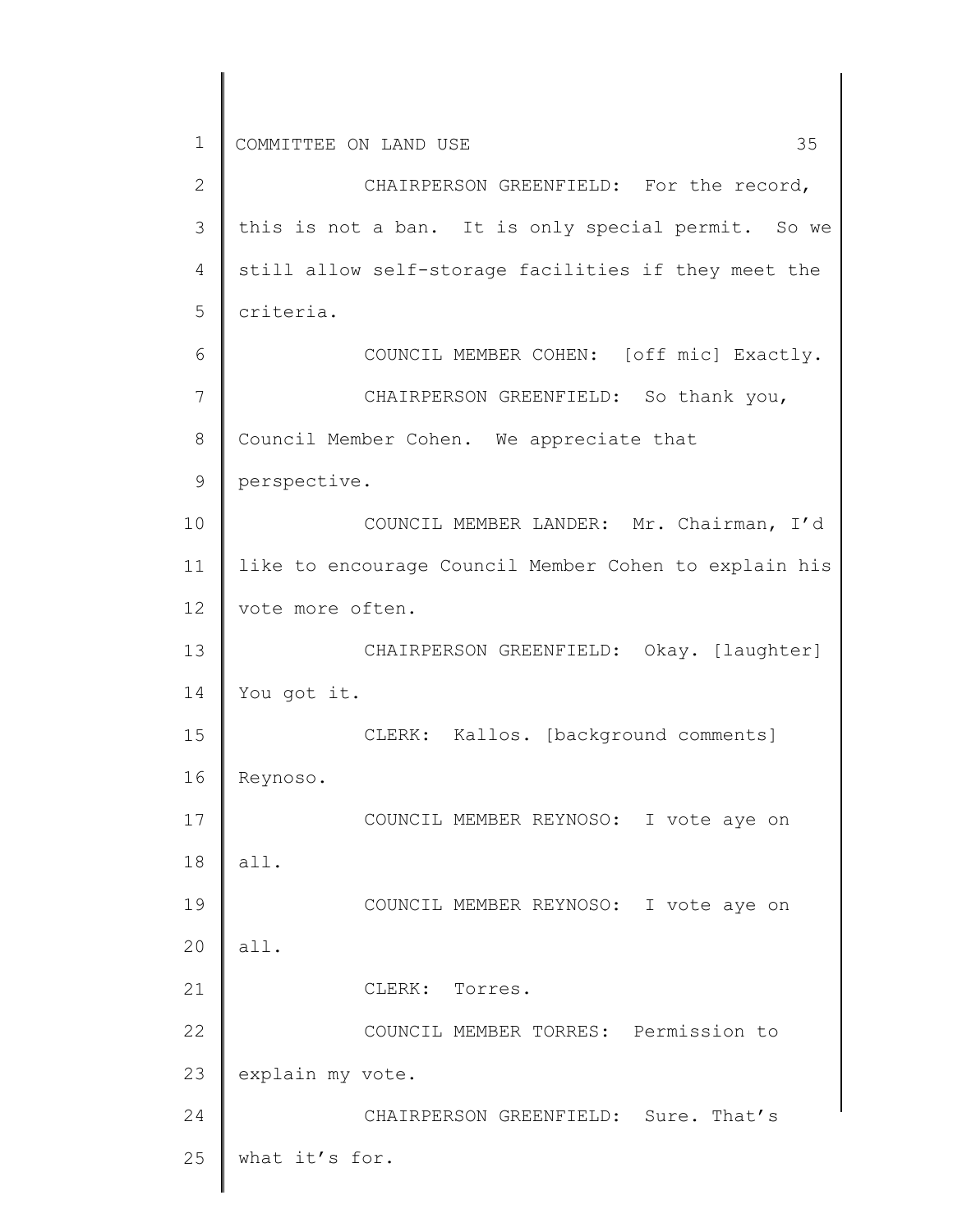| $\overline{2}$ | COUNCIL MEMBER TORRES: I-I do what to                   |
|----------------|---------------------------------------------------------|
| 3              | respond to-to something Council Member Lander said.     |
| 4              | You know I had expressed concern that we don't know     |
| 5              | whether special permit requirement on IBZs is a         |
| 6              | functional equivalent of a ban on self-storage in-in    |
| 7              | IBZs, right? It maybe. It might not be. I don't         |
| 8              | know the answer to that question because each           |
| 9              | industry has its own financing requirements. I don't    |
| 10             | know the circumstances under which financing is         |
| 11             | available to self-storage development. It cold be       |
| 12             | that a process of public review would inhibit           |
| 13             | financing, but to call-characterize that fair           |
| 14             | question as preposterous, I think is unfair to me.<br>I |
| 15             | can assure you that whatever position I take, it        |
| 16             | could be wrong. You could disagree with it, but I       |
| 17             | can assure you it's not preposterous. With that         |
| 18             | said, I vote no.                                        |
| 19             | CHAIRPERSON GREENFIELD: Just for the                    |
| 20             | record, did you vote aye on the other items?            |
| 21             | [laughter] Do you vote aye on the other items?          |
| 22             | CHAIRPERSON TORRES: I do vote aye on the                |
| 23             | other items. Yes.                                       |
| 24             | CHAIRPERSON GREENFIELD: Okay. Thank you.                |
| 25             | CLERK: Kallos.                                          |
|                |                                                         |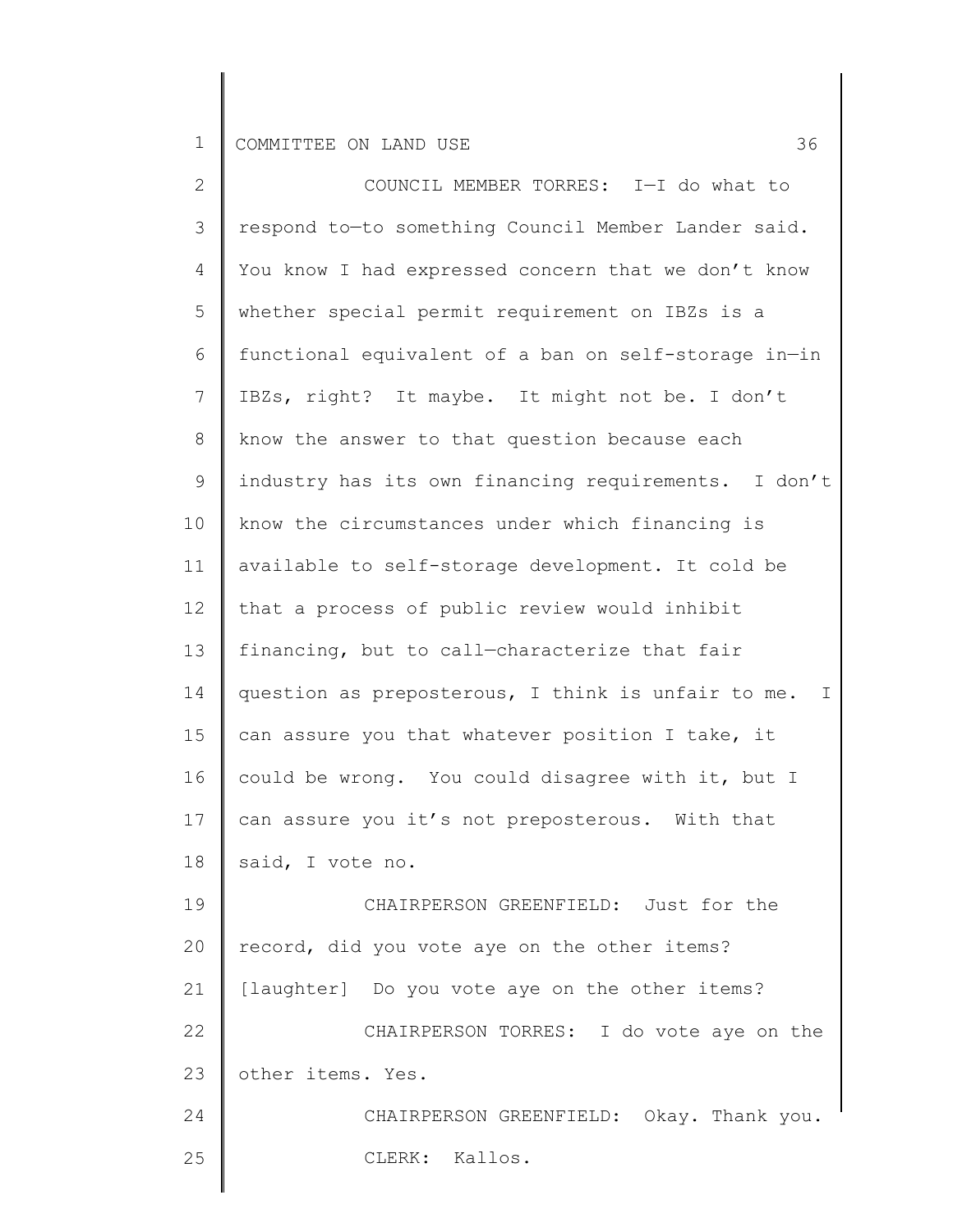2 3 4 5 6 7 8 9 10 11 12 13 14 15 16 17 18 19 20 21 22 23 24 COUNCIL MEMBER KALLOS: Aye on all. CLERK: Treyger. COUNCIL MEMBER TREYGER: With congratulations to my colleague Council Member Annabel Palma, who has championed affordable housing in her district, also congratulations to my colleague Council Member Perkins and his correctional (sic) achievements in his district. I vote aye. CLERK: Grodenchik. [pause] CHAIRPERSON GREENFIELD: You are not, but you can feel free to explain your vote to me. COUNCIL MEMBER GRODENCHIK: I'm going to explain just a—no, I really don't need to explain too much. I just want to congratulate my colleagues who are passing legislation this morning. I especially want to congratulate Mr. Perkins on the National Black Theatre. I was very impressed, and I wish you all good luck with that. I understand how important culture is as the brother or a professional actor. With that, Mr. Chair, I vote aye on all except for the Preconsidered Resolution, which I will be abstaining on. CHAIRPERSON GREENFIELD: I'm sorry. What

25

was that about being a professional actor?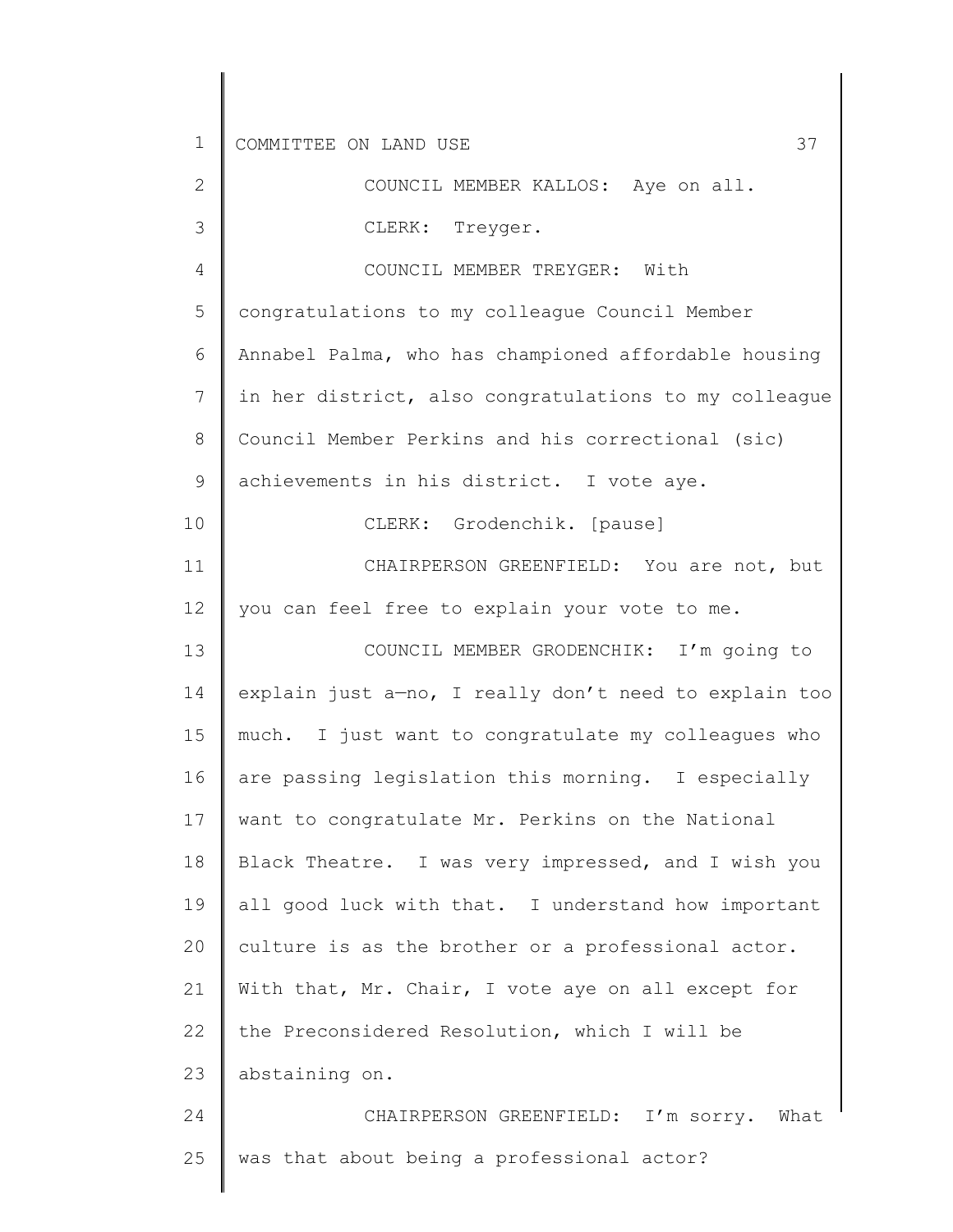1 2 3 4 5 6 7 8 9 10 11 12 13 14 15 16 17 18 19 20 21 22 23 24 25 COMMITTEE ON LAND USE 38 COUNCIL MEMBER GRODENCHIK: He is a professional actor. CHAIRPERSON GREENFIELD: Who is? COUNCIL MEMBER GRODENCHIK: My brother. CHAIRPERSON GREENFIELD: Oh, your brother. I thought you were a professional actor. Okay, oh, your brother. COUNCIL MEMBER GRODENCHIK: I—at times I'm a character, but I'm really an actor so-- CHAIRPERSON GREENFIELD: Got it, got it. Okay, because you know, Council Member Williams is he still here? COUNCIL MEMBER GRODENCHIK: He was here. CHAIRPERSON GREENFIELD: He is—he is, in fact, an aspiring professional actor. So, I just want to make sure there's no competition here. COUNCIL MEMBER GRODENCHIK: There's a lot more pay in being a councilman than in being an actor, generally—generally. CHAIRPERSON GREENFIELD: Fair—fair enough. Let's continue the role. Thank you, Council Member. CLERK: Salamanca.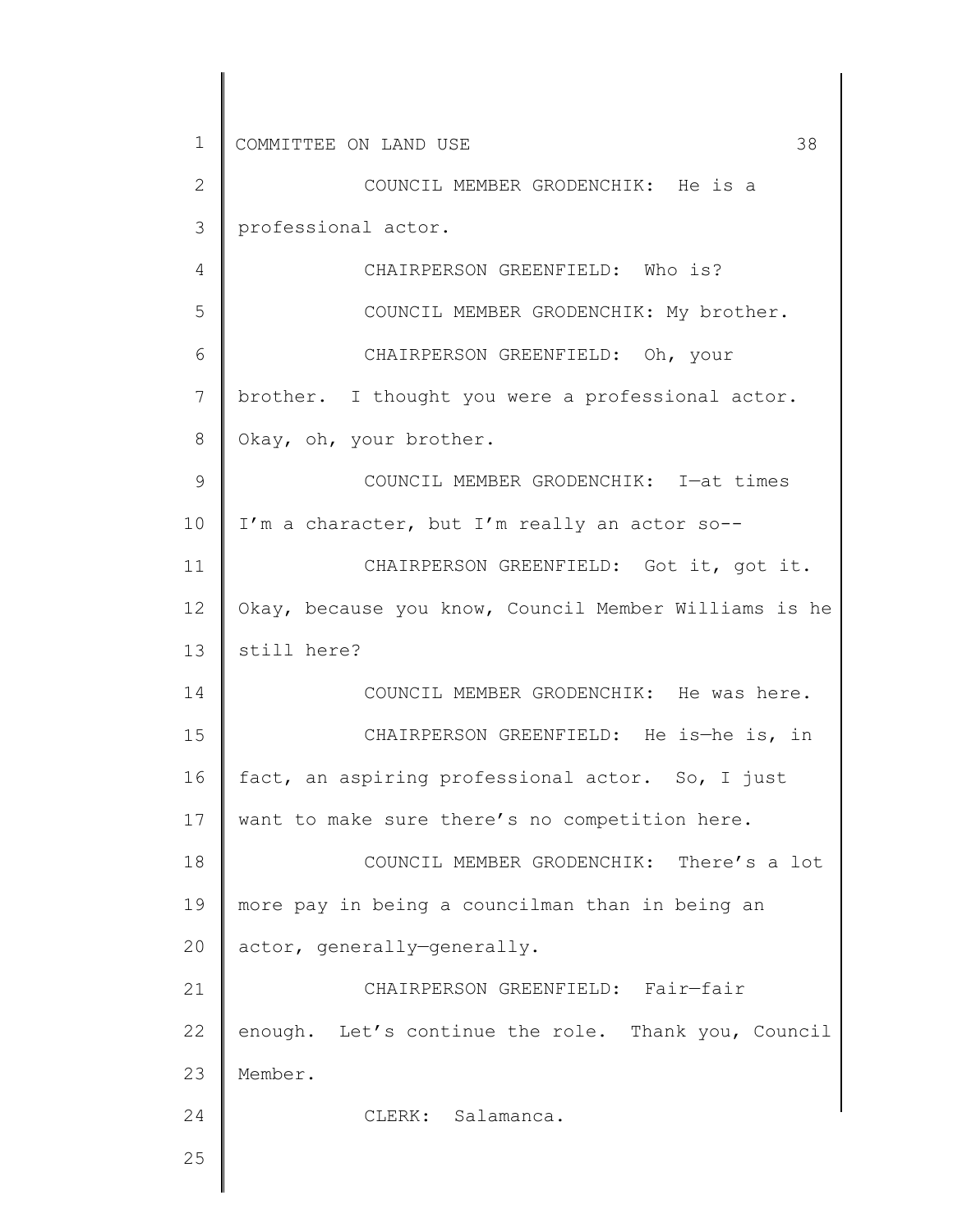2 3 COUNCIL MEMBER SALAMANCA: I vote aye on all.

4 5 6 7 8 9 10 11 12 13 14 15 16 17 18 19 20 21 22 23 24 25 CLERK: Okay, this—finally here's the breakdown of today's Land Use Committee vote. The following items were approved by the Committee by a vote of 18 in the affirmative, 0 in the negative and no abstentions. Intro 1553-A, Intro 1661-A; LU 825, the two Preconsidered LU items in regard to 1965 Lafayette Avenue; the Preconsidered LU in regard to the 400-seat primary school facility; the Preconsidered Resolution regarding ESDC Restore New York Program for the Station Plaza Project passed by a vote of 17 in the affirmative, 0 in the negative and 1 abstention. The following items were approved with modifications by a vote of 18 in the affirmative, 0 in the negative and no abstentions. LU 785 and LU 786, LUs 800, 801, 805, 806, 807. The items LU 800—excuse me. Items LU 802 to 804 were passed by a vote of 17 in the affirmative, 0 in the negative and 1 abstention; and LU 817 was approved with modifications by a vote of 17 in the affirmative, 1 in the negative and no abstentions. CHAIRPERSON GREENFIELD: Thank you. I want to thank our outstanding Land Use staff for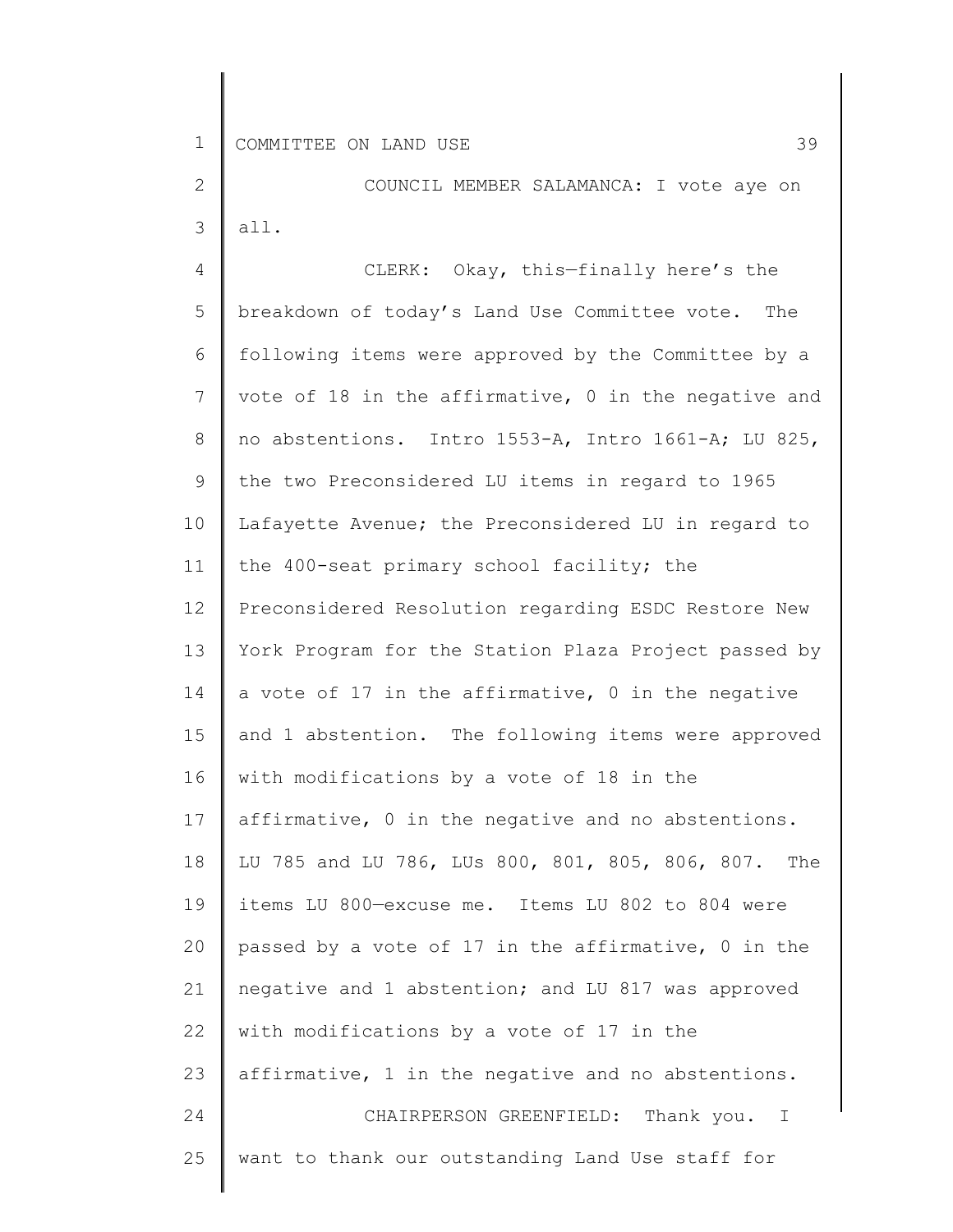| $\overline{2}$ | literally spending thousands of hours, thousands of   |
|----------------|-------------------------------------------------------|
| $\mathcal{S}$  | hours of work on all-all of the items on today's      |
| 4              | agenda, and especially the years of effort that went  |
| 5              | into the IBZ Special Permit, and I appreciate their   |
| 6              | efforts, and I'd like to, as is our practice, we're   |
| $7\phantom{.}$ | going to keep the vote open for a few minutes for     |
| $8\,$          | members who are currently in other committees, and we |
| $\mathsf 9$    | will close out at 12:40 p.m. This concludes the Land  |
| 10             | Use Committee hearing for December 7, 2017. The Land  |
| 11             | Use Committee is hereby adjourned. [gavel]            |
| 12             |                                                       |
| 13             |                                                       |
| 14             |                                                       |
| 15             |                                                       |
| 16             |                                                       |
| 17             |                                                       |
| 18             |                                                       |
| 19             |                                                       |
| 20             |                                                       |
| 21             |                                                       |
| 22             |                                                       |
| 23             |                                                       |
| 24             |                                                       |
| 25             |                                                       |
|                |                                                       |